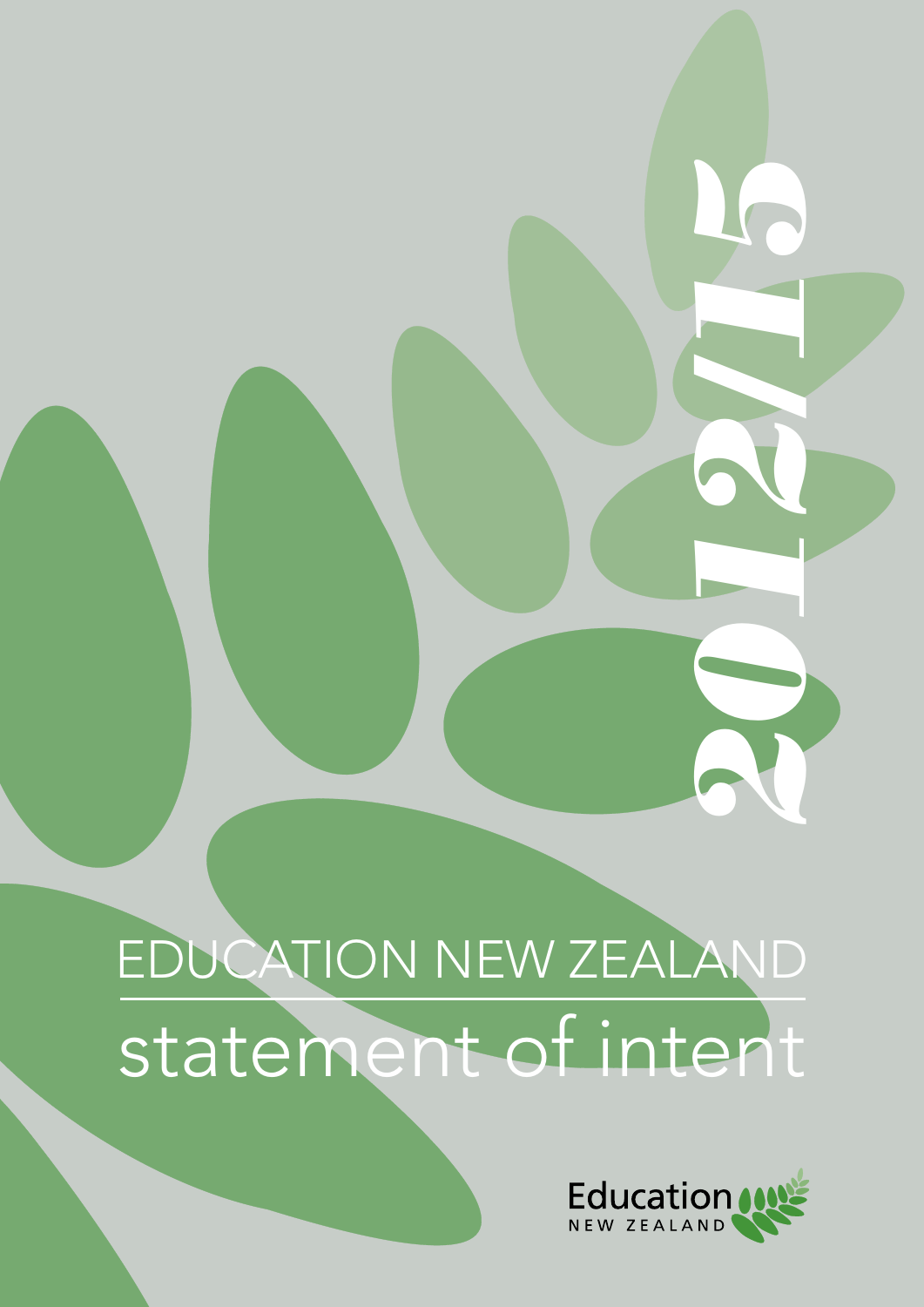#### Education New Zealand

Level 9, 15 Murphy Street Thorndon PO Box 12041 Wellington 6144

Phone: +64 4 472 0788 Fax: +64 4 471 2828 Industry website: www.educationnz.govt.nz Student website: www.newzealandeducated.com

Crown copyright © 2012 ISSN 2253-4814 (Print) ISSN 2253-4822 (Online)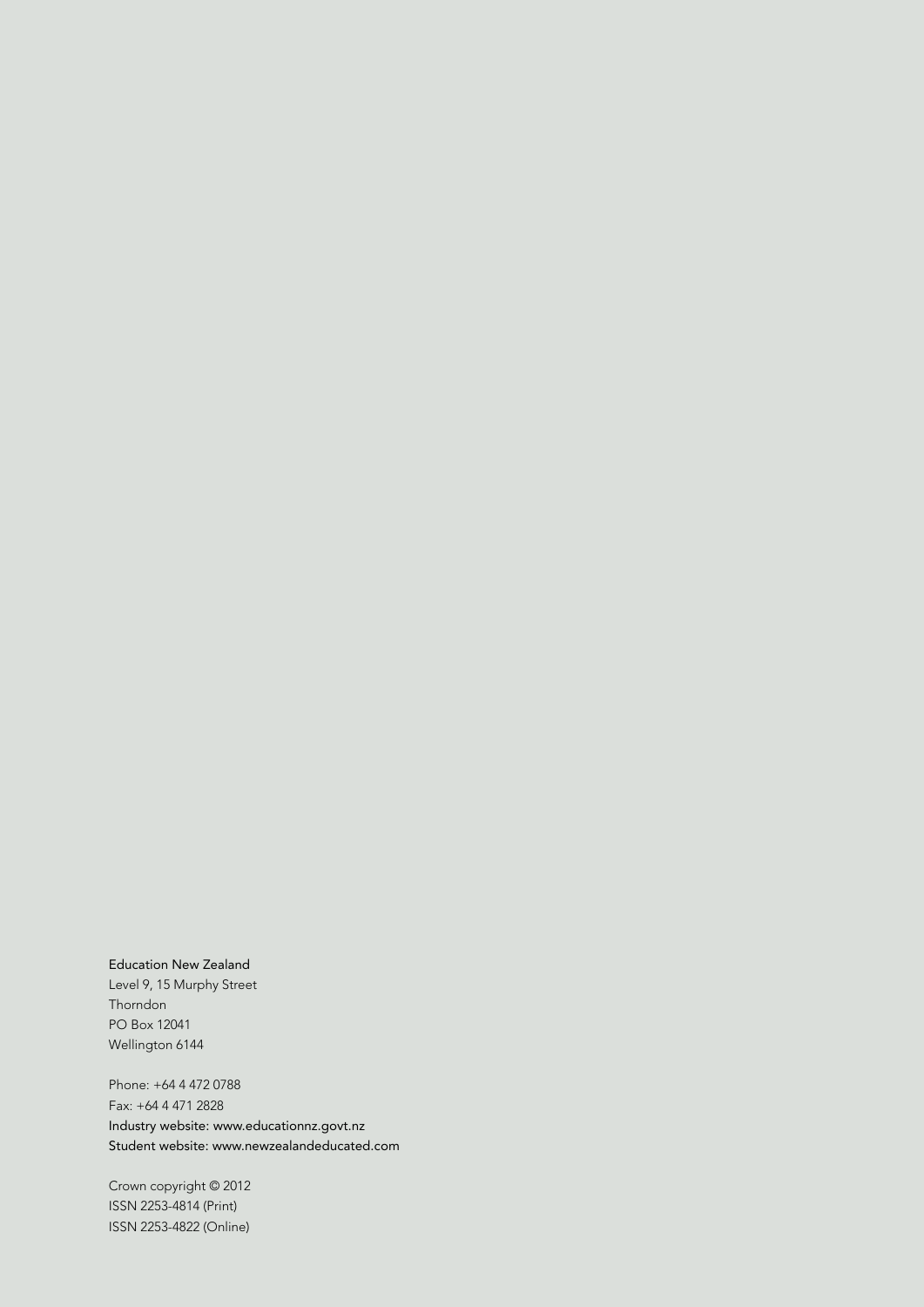# EDUCATION NEW ZEALAND statement of intent

# *CONTENTS*

|                                                                             | 3 |
|-----------------------------------------------------------------------------|---|
|                                                                             |   |
|                                                                             | 3 |
|                                                                             |   |
|                                                                             | 7 |
|                                                                             | 8 |
|                                                                             |   |
|                                                                             |   |
|                                                                             |   |
|                                                                             |   |
|                                                                             |   |
|                                                                             |   |
|                                                                             |   |
|                                                                             |   |
| Part two/statement of forecast service performance  17                      |   |
|                                                                             |   |
|                                                                             |   |
|                                                                             |   |
|                                                                             |   |
|                                                                             |   |
| Part three/prospective financial statements  21                             |   |
|                                                                             |   |
| Notes to the prospective financial statements  23                           |   |
|                                                                             |   |
| Part four/organisational governance information  29                         |   |
| Appendix One/The Leadership Statement for<br><b>International Education</b> |   |
|                                                                             |   |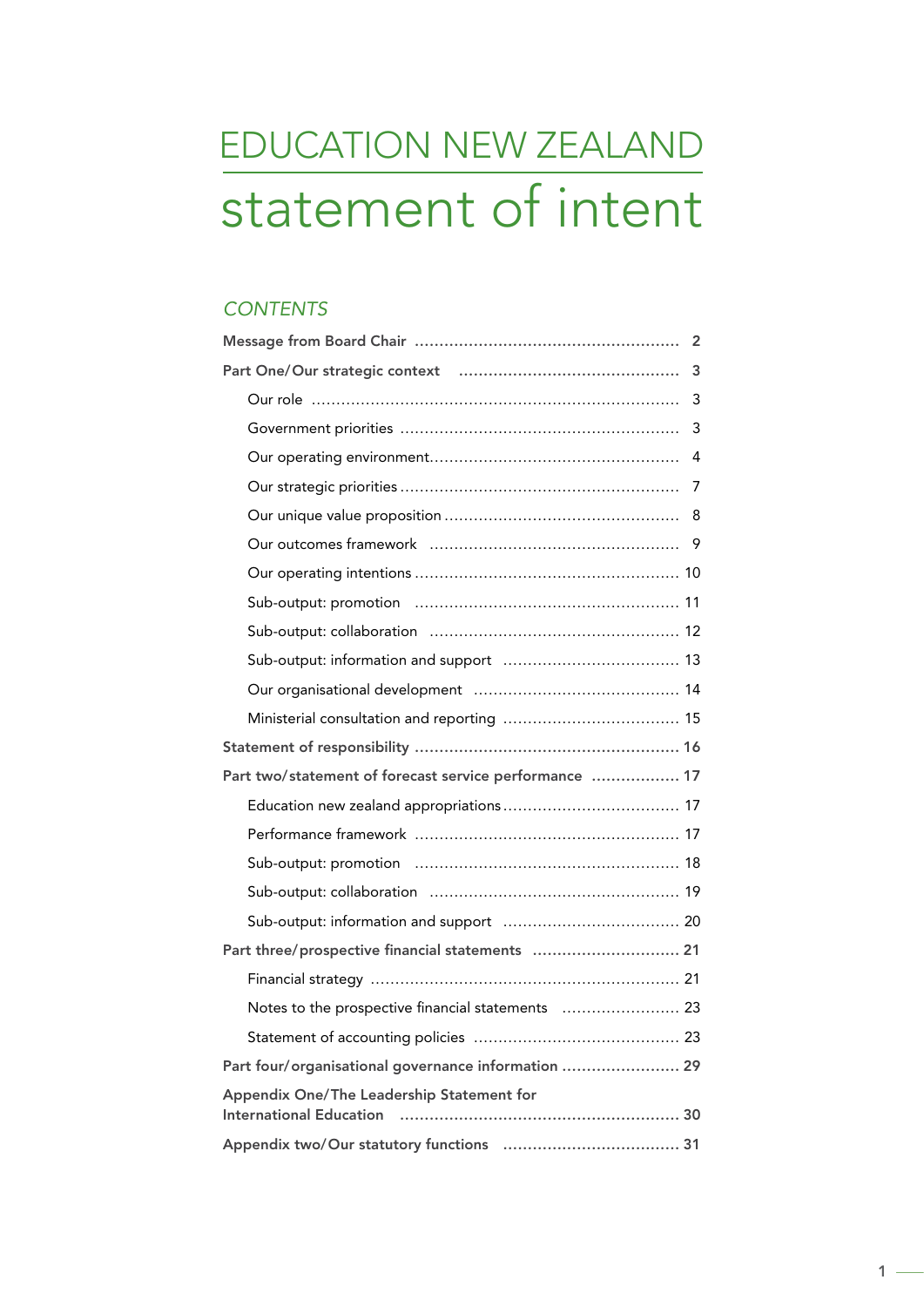<span id="page-3-0"></span>

# *MESSAGE FROM BOARD CHAIR*

This is Education New Zealand's second Statement of Intent since it was established on 1 September 2011.

Our first months of operation were dedicated to merging three cultures into one, to recruiting a CEO and developing a strategy for the delivery of the ambitious goals that have been set by Government.

We now have the CEO, Grant McPherson, in place and we are on our way to developing our strategy for the years ahead.

One of our first and most immediate goals has been to support recovery in the Canterbury region. With a decline of 37 per cent in international student numbers, the impact of the Christchurch earthquakes has been significant. However, progress is well underway with action plans that are Christchurch led and supported by us. We now have dedicated staff working hand-in-hand with industry in Christchurch and have committed funding of \$5 million over the next four years to support sustainable growth.

We recognised an immediate need to update the work done in 2008 on the economic contribution made to the New Zealand economy by international education. This shows that over the past few years foreign exchange earnings have increased from \$2.3 billion in 2007/2008 to \$2.7 billion in 2010/2011. This is encouraging but we are still well short of the annual \$5 billion that the Government is seeking by 2025. There is much work to do.

We are operating in challenging economic times. Economic uncertainty and a high New Zealand dollar make our work more difficult. And we are facing increased competition in some markets from both our traditional competitors, and new ones. Singapore and Malaysia are also seeking to grow international student earnings. And Europe, the Netherlands and the countries of Scandinavia are also promoting themselves as English language study destinations.

Market perception work that we have commissioned shows that the quality of the New Zealand education offering is not as appreciated as it should be. Our promotional efforts in the past have perhaps been too heavily focused on our scenery and the adventure side of life in New Zealand as opposed to educational excellence. Yet we have one of the world's very best education systems, from pre-school to tertiary. We have to sell ourselves better.

Likewise there is a huge opportunity for New Zealand to sell our education-related services in other jurisdictions. These sales have grown to around \$109 million in 2010/11. This is good growth from \$70 million when this analysis was last done in 2008, but again well short of where the Government would like New Zealand to be – \$500 million a year by 2025.

While New Zealand has not sold the quality message strongly enough to students and their parents, the quality of our education system is well understood by Governments around the world. This gives us an excellent basis upon which we can build the sale of our education services.

Education New Zealand is looking forward to the next three years. We have many challenges ahead but we are confident that by working with other Government agencies and providers, and by implementing our newly developed strategies, we can make good progress towards the achievement of the Government's goals for 2025.

Charles Finny Chair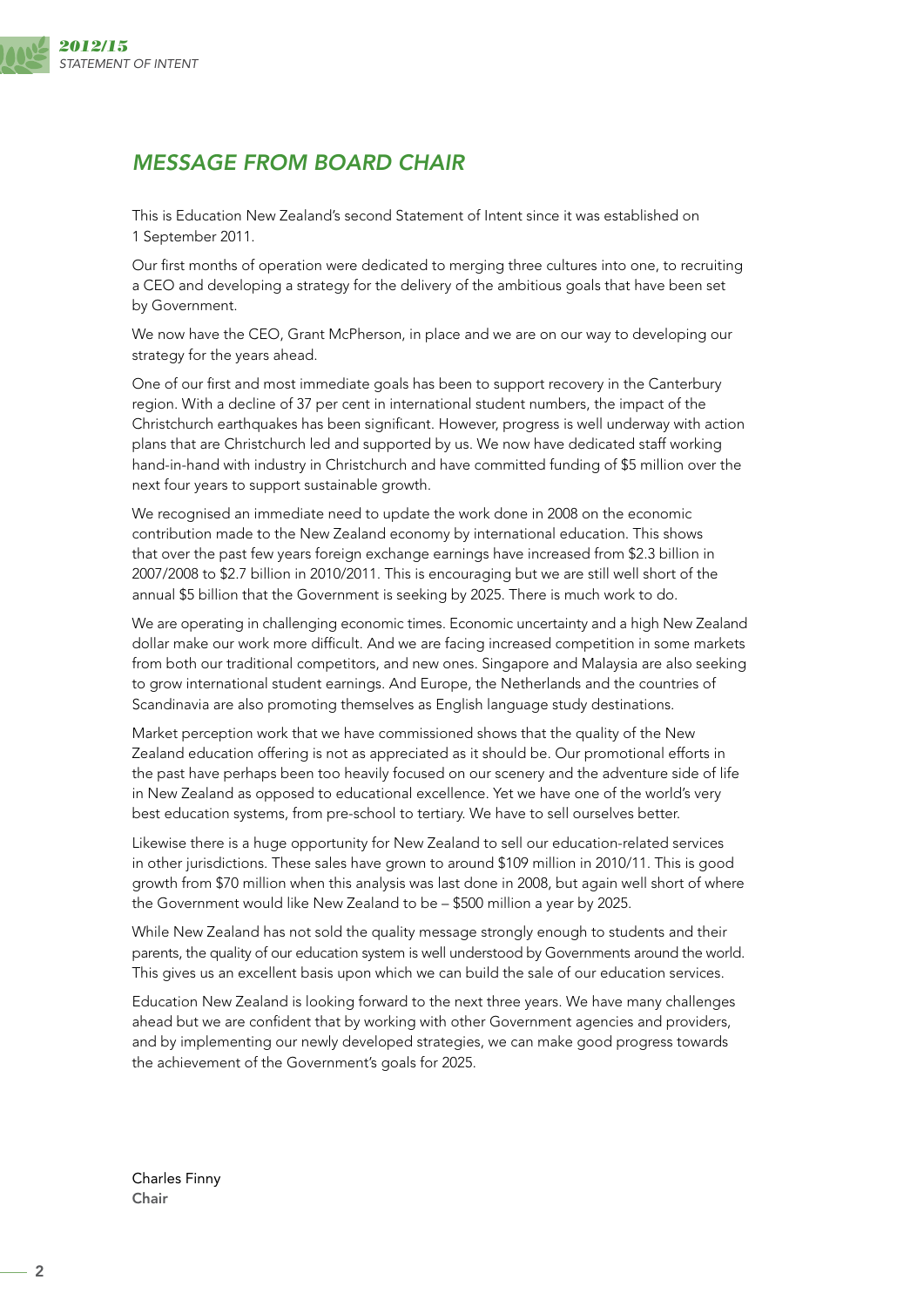# <span id="page-4-0"></span>*PART ONE* OUR STRATEGIC CONTEXT

# *OUR ROLE*

Education New Zealand was set up as a Crown Agency on 1 September 2011 to support the international education industry to give effect to the Government's international education policies, through a range of marketing, promotion and representation functions. Our statutory functions are shown in Appendix Two.

We are the voice of the New Zealand international education industry, and must develop and champion the 'story' and pave the way for our industry internationally. Specifically we:

- promote New Zealand education, training and services internationally
- manage the Government's international education representative activities offshore
- • assist and support the international education industry.

We are governed by a Board and report to the Minister responsible for International Education. The Ministry of Education is our monitoring agency.

We currently employ approximately 55 people, including permanent, fixed term and locally engaged staff, who are employed under service agreements, and contractors. Our staff are based in New Zealand and internationally.

# *GOVERNMENT PRIORITIES*

#### *The Government's priorities*

Our work has strong links to the Government's main priorities for Budget 2012, in particular:

- • Building a more productive and competitive economy
- Rebuilding Canterbury.

#### *The Government's Leadership Statement for International Education (2011)*

The Government's goals for international education are set out in the Leadership Statement for International Education.<sup>1</sup>

It sets bold targets for the size, scale and sustainability of the industry by 2025. The targets are challenging and mean steady growth is needed in both the volume of students and offshore education services, and in the value of both.

The statement also includes objectives for the quality of international relationships that underpin the international education industry, and the cultural and academic benefits from international education experiences. The quality of our international education industry is as important as the volume of its output.

<sup>1</sup> See Appendix One for a summary of the goals and objectives. The full statement is available at www.educationnz.govt.nz/about-us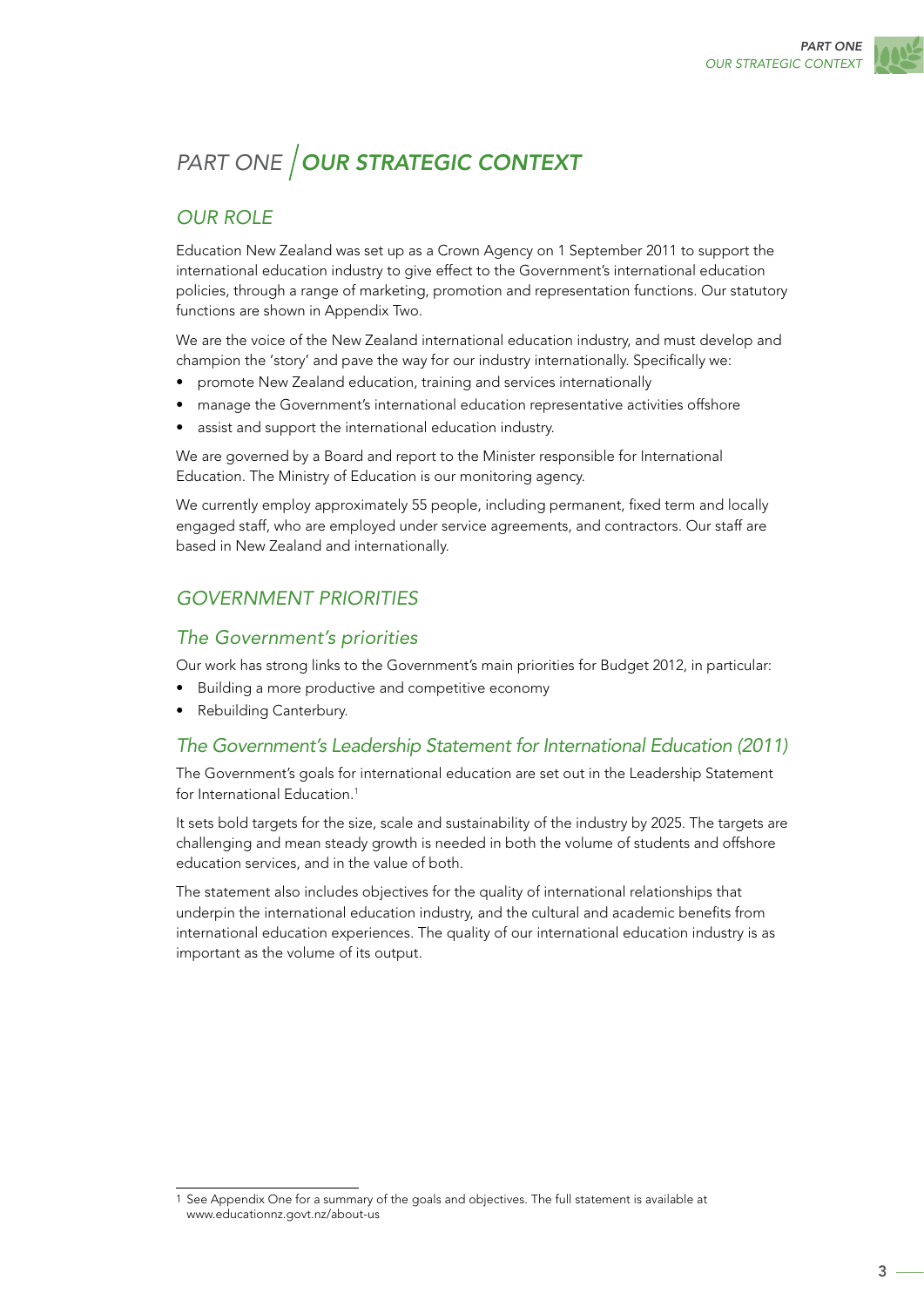<span id="page-5-0"></span>

# *OUR OPERATING ENVIRONMENT*

Our modelling and market intelligence show us that the targets for 2025 are ambitious. We need to double the value of the international education industry over the next 13 years.

We face this in a challenging national and international environment. However, New Zealand's international education industry has sustained its level of enrolments and revenue, despite the consequences of the Christchurch earthquakes, changes in the value of the New Zealand dollar, and increased competition from other countries.

New Zealand has been relatively successful in attracting a small but significant slice of the total international student market. However, competition is strengthening as more institutions in English and non-English speaking countries enter the market.

Future annual growth is projected, under current modelling, to be 6% per annum to 2020. This presents significant potential to grow export earnings, contribute more widely to New Zealand's innovation and research goals, expand tourism and improve our international connections.

Importantly, we need to build our knowledge of the offshore education export industry, to find out how to support them to grow to a \$500 million industry by 2025.

There are a range of factors that currently impact on our strategic planning or have the potential to impact in the future. Our planning is about taking these into account and developing appropriate mitigation.

| <b>External factor</b>                                           | Description                                                                                                                                                                                                                                                                                                                                    |
|------------------------------------------------------------------|------------------------------------------------------------------------------------------------------------------------------------------------------------------------------------------------------------------------------------------------------------------------------------------------------------------------------------------------|
| <b>World fiscal crisis</b>                                       | We are operating in challenging economic times. Economic<br>uncertainty and a high New Zealand dollar make our work more<br>difficult. However, the continued economic growth of the Chinese,<br>South East Asian and Indian economies is positive for the<br>New Zealand international education industry.                                    |
| <b>Growing demand</b><br>for international<br>education services | The OECD <sup>2</sup> estimates that almost 3.7 million tertiary students were<br>educated outside of their home country in 2009. Commentators<br>project that global demand for international education could be<br>expected to rise to almost eight million by 2025.<br>Our task is to support the New Zealand education industry to harness |
|                                                                  | the sustainable growth opportunities that these figures present and<br>navigate through the challenges, domestically and globally.                                                                                                                                                                                                             |
| Competitor<br>attractiveness                                     | Changes by our competitors to fees or immigration rules, and<br>increased focus on some sectors, especially the English language<br>sector, affect our ability to compete for students and offshore<br>business opportunities.                                                                                                                 |
|                                                                  | Our main competitors are economies much larger and with more<br>resources than ours, such as Australia, Canada, the UK, USA and<br>some Asian countries. We will need to leverage the strengths we<br>have to build a strong brand and exploit our point of difference.                                                                        |

<sup>2</sup> OECD "Education at a glance" 2011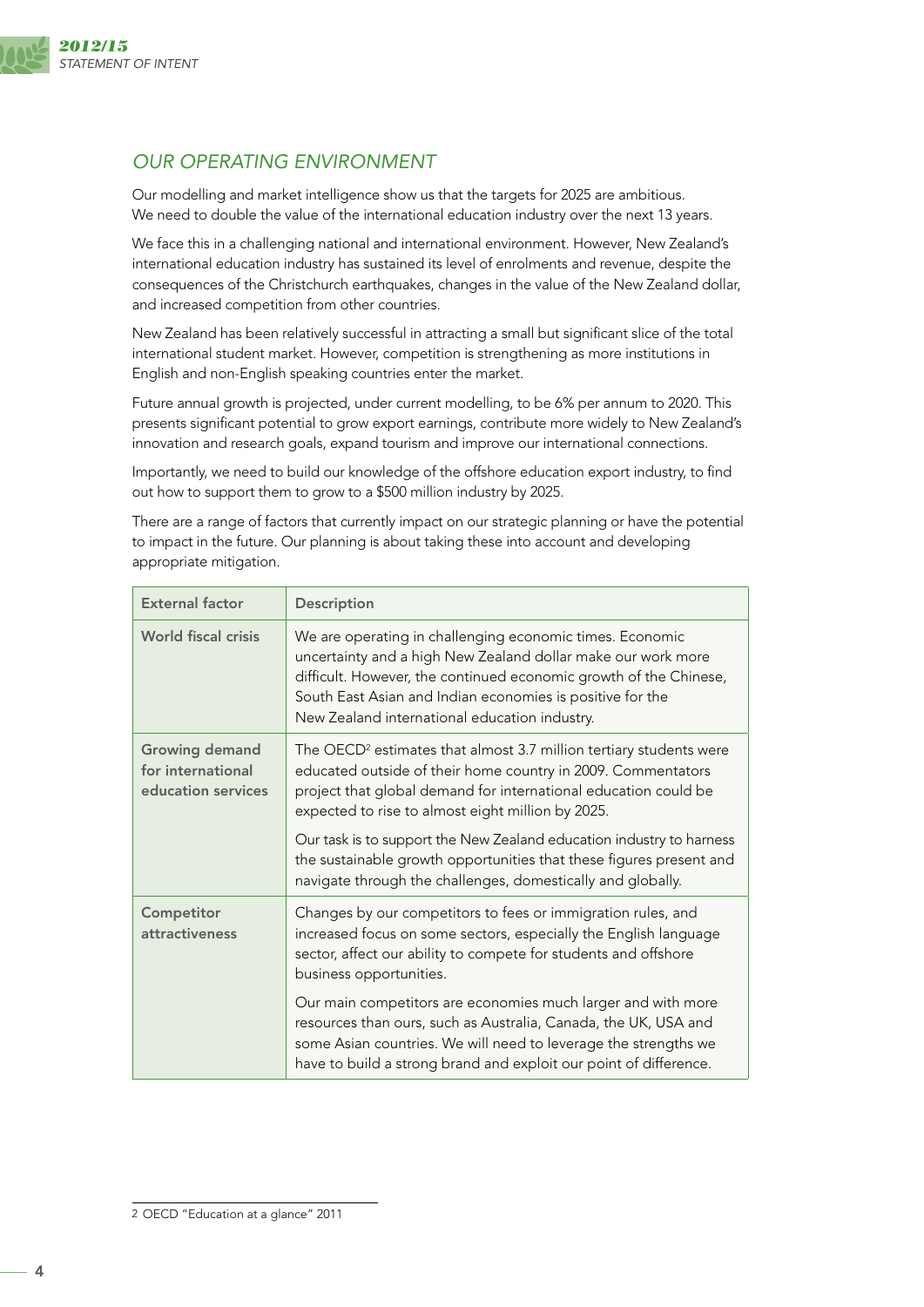

| <b>External factor</b>                        | Description                                                                                                                                                                                                                                                                                                                                                                                                                                                                                                                                                                                                                                                                  |
|-----------------------------------------------|------------------------------------------------------------------------------------------------------------------------------------------------------------------------------------------------------------------------------------------------------------------------------------------------------------------------------------------------------------------------------------------------------------------------------------------------------------------------------------------------------------------------------------------------------------------------------------------------------------------------------------------------------------------------------|
| <b>Traditional versus</b><br>emerging markets | China and India will continue to be strong markets for students and<br>for offshore activities. Some traditional markets have plateaued and<br>we need to know more about why. Our intelligence needs to keep<br>us ahead of the game and help explore other market opportunities.<br>We're investigating emerging markets in South East Asia, and the<br>Middle East. But we're also getting a better perspective on niche<br>course areas and growth sectors, and targeting more regional<br>marketing and promotional activity. Growth markets for offshore<br>education services are also being explored, as these may be<br>different to the student attraction sector. |



Source: Export Education Levy, Ministry of Education, 2011

| Natural disasters<br>and security<br>concerns | The effect of the Christchurch earthquakes will continue to be felt<br>in terms of perceptions of the relative safety of New Zealand as a<br>destination. The Japan tsunami impacted on student numbers from<br>that region. However, New Zealand is still seen as a relatively safe<br>destination, free of terrorism concerns and warm and welcoming<br>to visitors.                                            |
|-----------------------------------------------|-------------------------------------------------------------------------------------------------------------------------------------------------------------------------------------------------------------------------------------------------------------------------------------------------------------------------------------------------------------------------------------------------------------------|
| Changing<br>government<br>policies            | New Zealand government policies can impact on student numbers,<br>especially changes in immigration rules, fees and work opportunities<br>both while studying and afterwards.                                                                                                                                                                                                                                     |
|                                               | We are keeping well connected with other government agencies to<br>ensure that we are consulted and can anticipate changes and work<br>out appropriate mitigation, as well as notifying our offshore agents.                                                                                                                                                                                                      |
| <b>New Zealand</b><br>priorities              | We work in the context of developed and developing New Zealand<br>strategies that include targets for international student numbers<br>and value. Specifically we are working towards agreed targets for<br>ASEAN countries, China and India. We will continue to work closely<br>with other government agencies to ensure we are engaged in<br>developing future targets and measuring progress and achievement. |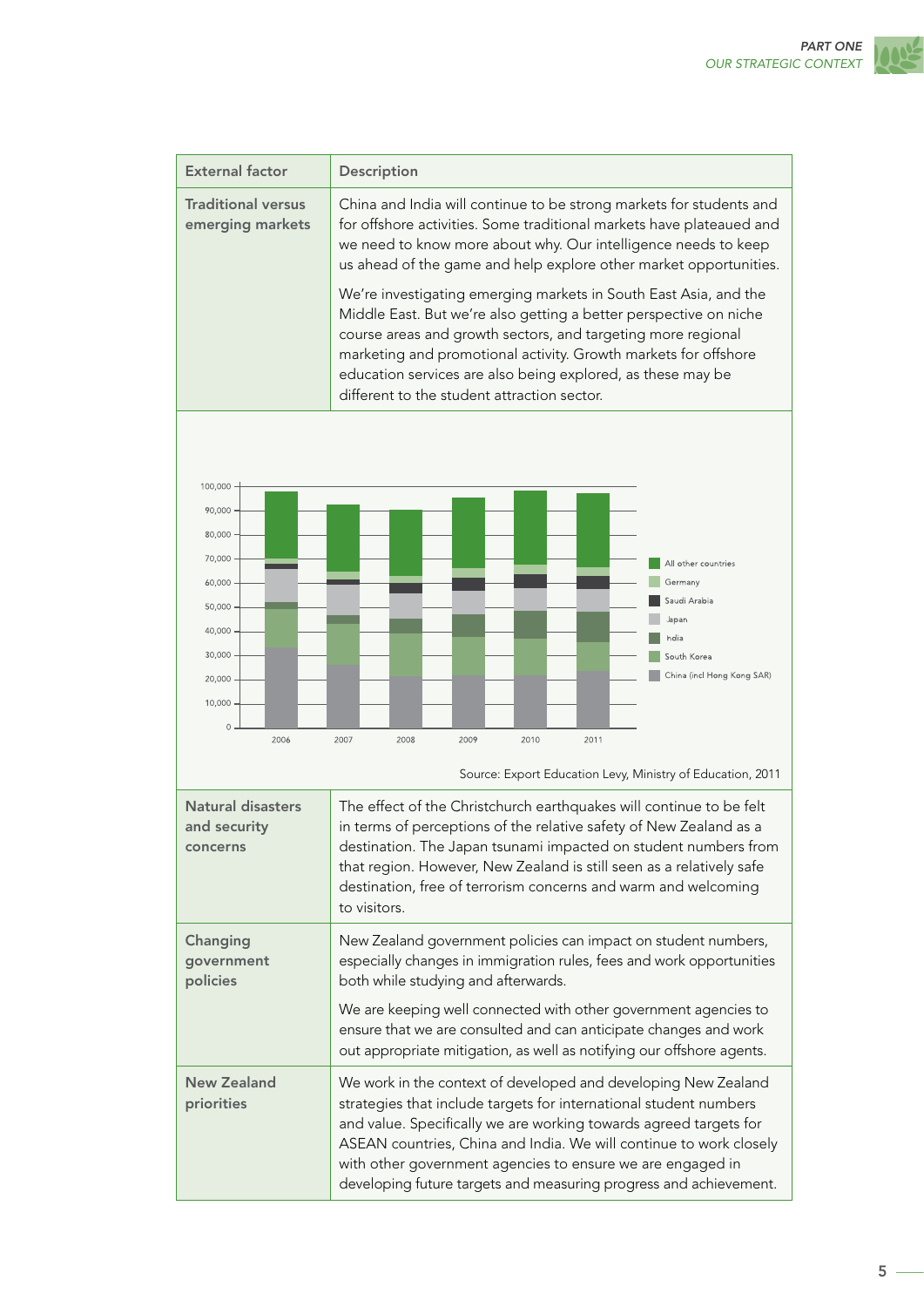

|                                                                                                                                                                                                                                                                                               | <b>External factor</b>                                                                                                                                                                                                  | <b>Description</b> |                                                                                                                                                                                                                                                                                                                                                                                                                                                                                  |                                                                      |            |  |  |  |
|-----------------------------------------------------------------------------------------------------------------------------------------------------------------------------------------------------------------------------------------------------------------------------------------------|-------------------------------------------------------------------------------------------------------------------------------------------------------------------------------------------------------------------------|--------------------|----------------------------------------------------------------------------------------------------------------------------------------------------------------------------------------------------------------------------------------------------------------------------------------------------------------------------------------------------------------------------------------------------------------------------------------------------------------------------------|----------------------------------------------------------------------|------------|--|--|--|
| The international<br>education industry                                                                                                                                                                                                                                                       |                                                                                                                                                                                                                         |                    | In New Zealand, 878 education institutions are involved in the<br>international education industry. It's a wide and varied industry,<br>encompassing universities, institutes of technology, private training<br>establishments, including specialist English language providers,<br>and schools. It also includes providers of education and consultancy<br>services and products, both at home and abroad.<br>During 2011, 620 schools enrolled an average of 26 international |                                                                      |            |  |  |  |
|                                                                                                                                                                                                                                                                                               |                                                                                                                                                                                                                         |                    | fee-paying students, whereas the eight universities enrolled an<br>average of 2,415.                                                                                                                                                                                                                                                                                                                                                                                             |                                                                      |            |  |  |  |
|                                                                                                                                                                                                                                                                                               |                                                                                                                                                                                                                         |                    | The growth potential of each industry sub-sector will vary, both in<br>terms of scale and size, and also by individual market. Individual<br>sub-sectors need to better utilise the capacity they have to achieve<br>their growth targets.                                                                                                                                                                                                                                       |                                                                      |            |  |  |  |
|                                                                                                                                                                                                                                                                                               | International<br>enrolments by<br>provider group                                                                                                                                                                        |                    | Number of<br>providers with<br>international<br>students, 2011                                                                                                                                                                                                                                                                                                                                                                                                                   | Number of fee-<br>paying enrolled<br>international<br>students, 2011 | % of total |  |  |  |
|                                                                                                                                                                                                                                                                                               | Schools                                                                                                                                                                                                                 |                    | 620                                                                                                                                                                                                                                                                                                                                                                                                                                                                              | 16,140                                                               | 16%        |  |  |  |
|                                                                                                                                                                                                                                                                                               | Polytechnics                                                                                                                                                                                                            |                    | 18<br>11,412                                                                                                                                                                                                                                                                                                                                                                                                                                                                     |                                                                      | 12%        |  |  |  |
|                                                                                                                                                                                                                                                                                               | Universities                                                                                                                                                                                                            |                    | 8                                                                                                                                                                                                                                                                                                                                                                                                                                                                                | 19,321<br>20%                                                        |            |  |  |  |
|                                                                                                                                                                                                                                                                                               | Private providers                                                                                                                                                                                                       |                    | 226                                                                                                                                                                                                                                                                                                                                                                                                                                                                              | 47,854                                                               | 48%        |  |  |  |
|                                                                                                                                                                                                                                                                                               | Subsidiary providers                                                                                                                                                                                                    |                    | 6                                                                                                                                                                                                                                                                                                                                                                                                                                                                                | 4,203                                                                | 4%         |  |  |  |
|                                                                                                                                                                                                                                                                                               | Total                                                                                                                                                                                                                   |                    | 878                                                                                                                                                                                                                                                                                                                                                                                                                                                                              | 98,930                                                               | 100%       |  |  |  |
|                                                                                                                                                                                                                                                                                               |                                                                                                                                                                                                                         |                    |                                                                                                                                                                                                                                                                                                                                                                                                                                                                                  | Source: Export Education Levy, Ministry of Education, 2011           |            |  |  |  |
| Industry capability<br>The New Zealand international education industry largely operates<br>as a set of separate institutions, meaning that international<br>education is often marketed and delivered by individual providers,<br>albeit they may participate in group marketing activities. |                                                                                                                                                                                                                         |                    |                                                                                                                                                                                                                                                                                                                                                                                                                                                                                  |                                                                      |            |  |  |  |
|                                                                                                                                                                                                                                                                                               |                                                                                                                                                                                                                         |                    | Opportunities for growth in international education can exceed<br>the capability and capacity of any one, or even a small group of<br>institutions. Our market intelligence tells us that countries are<br>eager for help to build their capability and for more local delivery<br>of education services. They are also looking for clear signs of<br>commitment to long-term reciprocal relationships with New Zealand.                                                         |                                                                      |            |  |  |  |
|                                                                                                                                                                                                                                                                                               | Achieving significant growth in export education will require greater<br>collaboration within the industry than has occurred in the past. It<br>will also require a focus on developing capability across the industry. |                    |                                                                                                                                                                                                                                                                                                                                                                                                                                                                                  |                                                                      |            |  |  |  |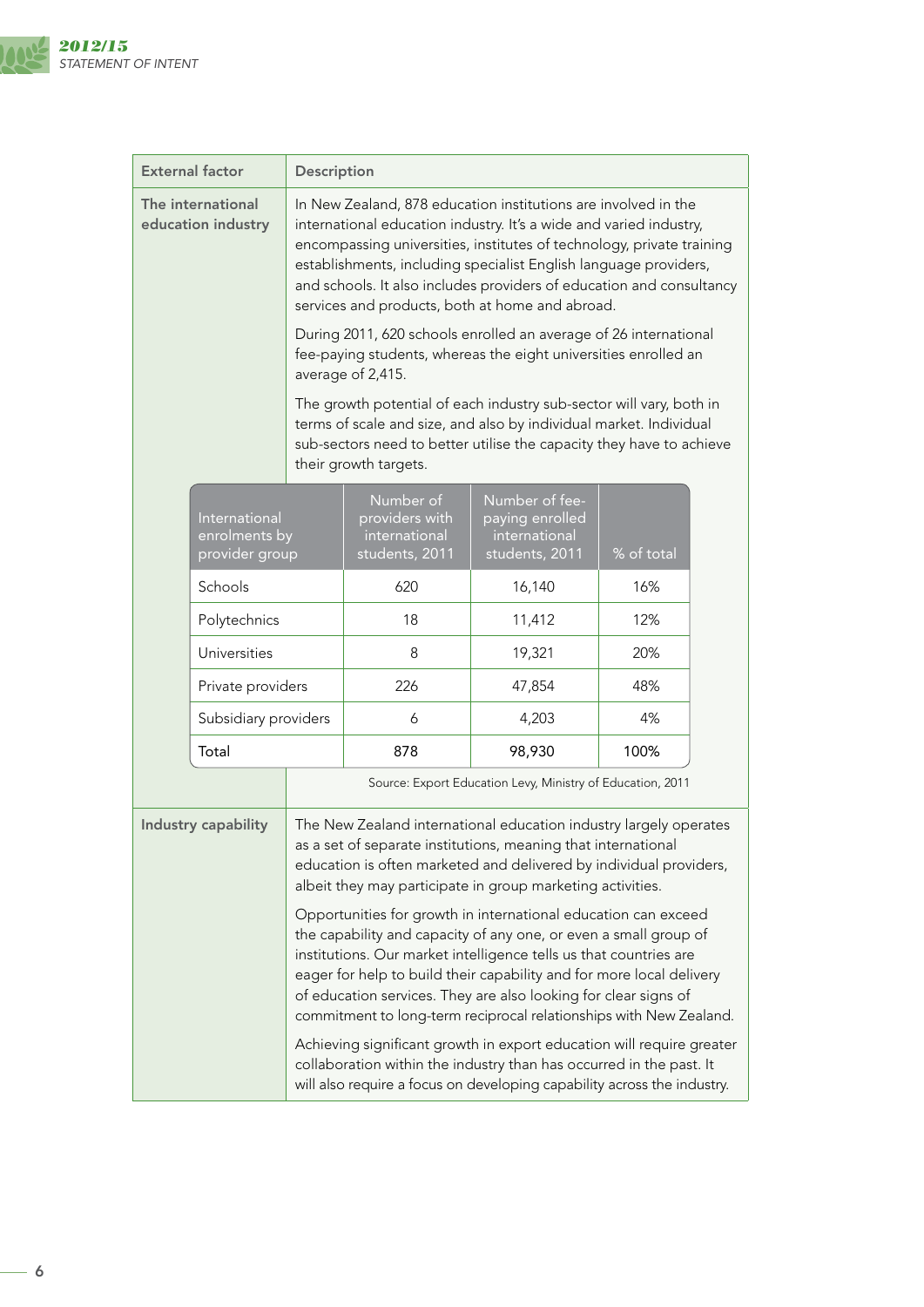

<span id="page-8-0"></span>

| <b>External factor</b>                      | Description                                                                                                                                                                                                                                                                                                                                                                                                                                                                                                                                                   |  |
|---------------------------------------------|---------------------------------------------------------------------------------------------------------------------------------------------------------------------------------------------------------------------------------------------------------------------------------------------------------------------------------------------------------------------------------------------------------------------------------------------------------------------------------------------------------------------------------------------------------------|--|
| Industry capacity                           | If the volume of international students is to rapidly increase, we<br>need to be clear with industry about the capacity and infrastructure<br>available to absorb increased student numbers. There will be<br>implications for infrastructure and teachers. To take advantage<br>of emerging offshore opportunities, products will need to be<br>packaged in the right way and ensuring business models are<br>well thought through will be important.                                                                                                        |  |
| Social and cultural<br>internationalisation | International students enrich the education experience for New<br>Zealand students, and the wider community. The social and cultural<br>differences add to greater global awareness of New Zealand<br>students and make them more able to function as international<br>citizens. In return, New Zealand also provides international students<br>with a quality education and personal relationships and life<br>experiences they will have with them for the rest of their lives.                                                                             |  |
|                                             | Questions remain about how "internationalised" the New Zealand<br>education system really is. How well set up are we for operating on<br>the world stage? How many students can New Zealand institutions<br>absorb before the quality of the experience for New Zealand<br>students is affected? What number of international students can<br>New Zealand society feel comfortable with? These issues need to be<br>considered in the context of increasing numbers of students in New<br>Zealand and also in terms of the scope to expand offshore delivery. |  |

# *OUR STRATEGIC PRIORITIES*

When we reflect on the Government's priorities and leadership statement targets, what we hear from industry about their needs and ambitions, and the national and international operating environment, we know that Education New Zealand will have to do things differently than it has in the past.

Six strategic priorities have been identified to guide our work programmes during the duration of this Statement of Intent:

- 1. Work with industry to identify how we can meet 2025 targets and what that will mean for market growth, capacity and infrastructure, and quality.
- 2. Develop and implement a comprehensive marketing strategy, incorporating a new international education brand, and linked to the "New Zealand Story" to support the growth of New Zealand international education.
- 3. Support the Christchurch international education industry.
- 4. Develop and implement a service support package for the export education industry.
- 5. Emphasise collaboration and partnership, both with government agencies, on a government-to-government level, and with and between industry participants (both student attraction and offshore export education).
- 6. Build our organisational capability.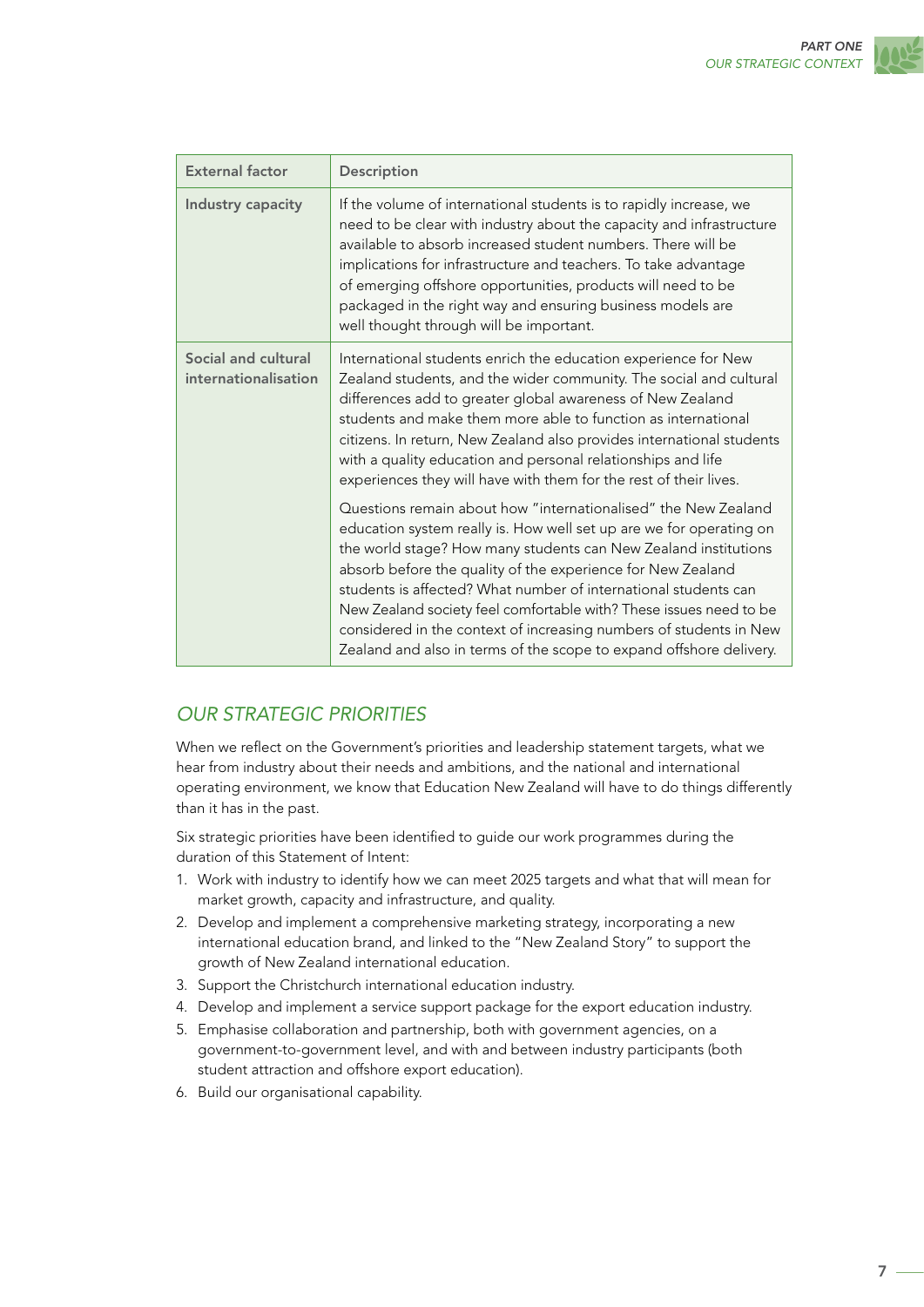<span id="page-9-0"></span>

# *OUR UNIQUE VALUE PROPOSITION*

One of the first things we have identified is the need to be clear as an industry about the New Zealand education system's unique value proposition. This clarity will make sure our marketing and promotion messages work to deliver a consistent message through all channels, including websites, specialist agents, and our people.

Traditionally, marketing and promotion has focussed on the outdoor lifestyle and spectacular scenery of New Zealand. This will continue to be an important part of the picture, but our academic excellence and the quality of our education need to come to the forefront. We also need to emphasise our positive partner relationships, the quality of our teaching, and our reputation for excellence and innovation.

There are unique aspects of New Zealand to add to that appeal – our size, our ability to be nimble and flexible, our entrepreneurial spirit and our unique 'Kiwi-smart' approach, may be some of the points of difference we need to emphasise, especially in the offshore education arena. We also need to leverage our alumni and international relationships more effectively.

Our style of delivery of education services is also an important point of difference. We're well known as a nation that's warm, welcoming and caring to strangers, and we have the ability to provide a more personalised education experience.

We are engaging with industry to test the emerging unique value proposition as part of the ongoing strategic review of promotion and marketing.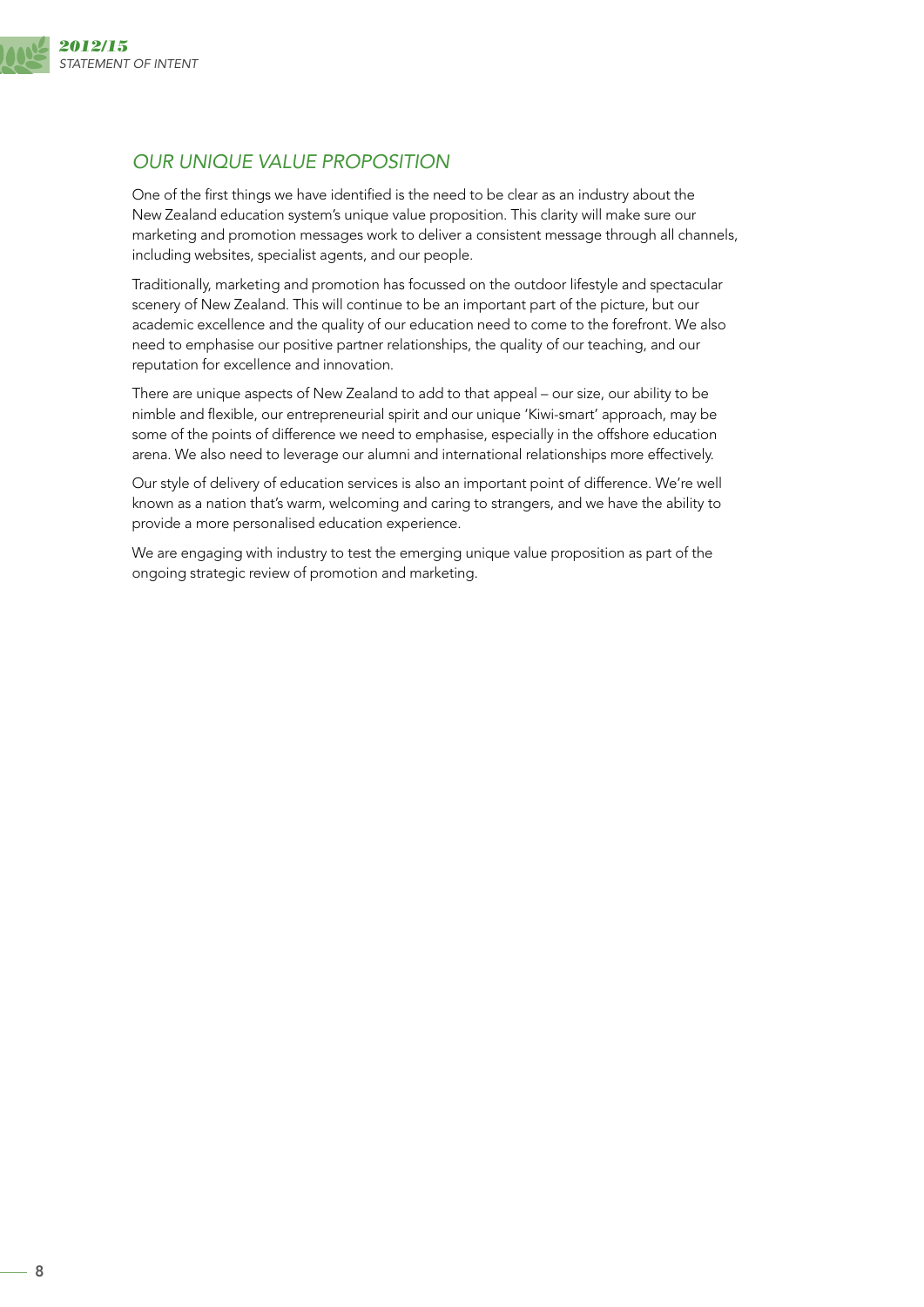# <span id="page-10-0"></span>*OUR OUTCOMES FRAMEWORK*

This framework shows how our work contributes to the Government's goal for economic growth and the education industry. It illustrates the link between our work (outputs), the impact we have in the industry, our strategic priorities and the Government's policy driver – for New Zealand to have highly sought after education services.

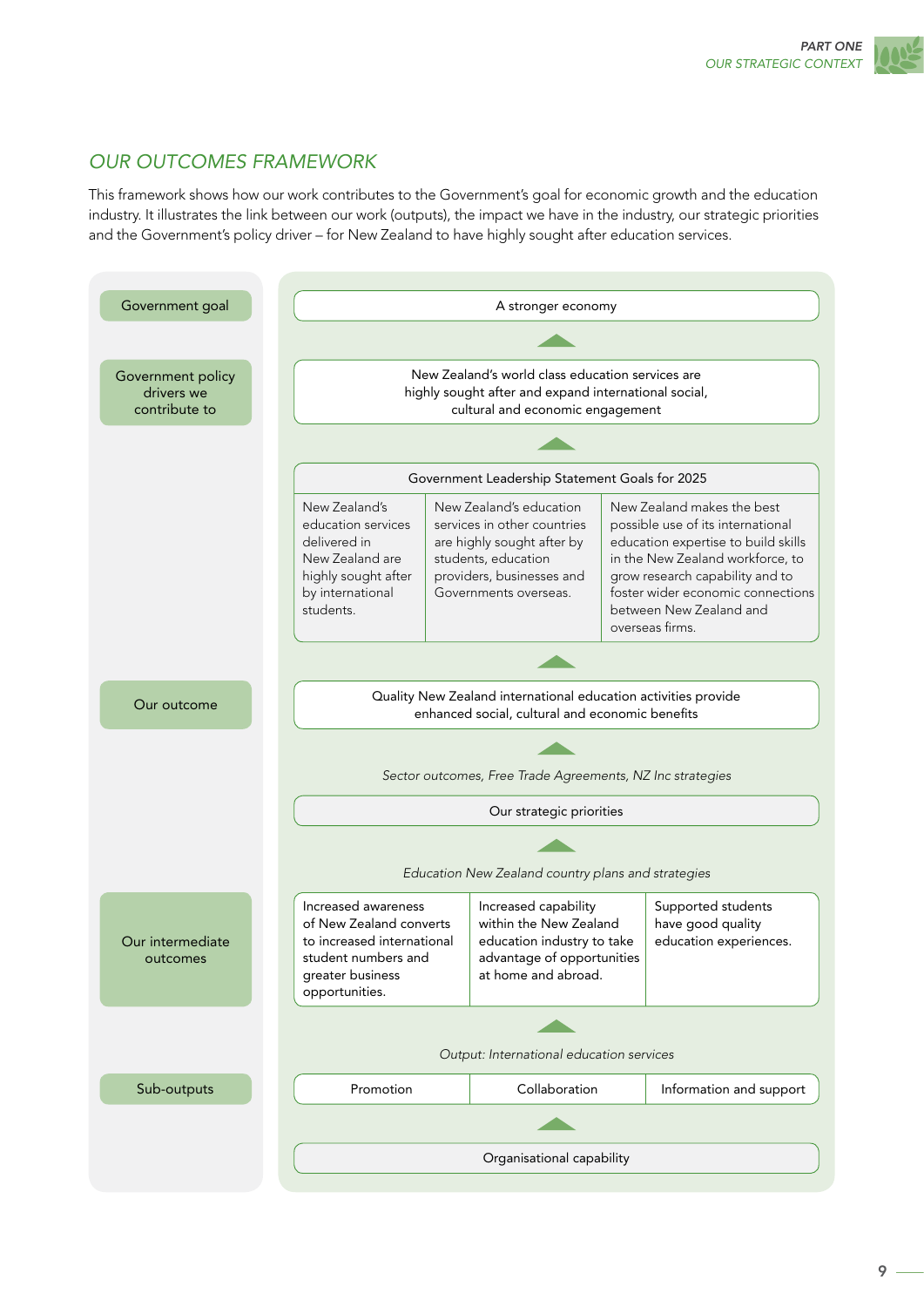<span id="page-11-0"></span>

# *OUR OPERATING INTENTIONS*

We have organised our work into three sub-outputs to achieve our intermediate outcomes, and in turn our overall outcome.

These sub-outputs are the delivery mechanisms for achieving our strategic priorities.

#### *Promotion*

We will use our unique value proposition to continue to promote New Zealand as a country to come to for excellent education experiences and expertise. We will also promote New Zealand's expertise for offshore education business opportunities.

Our comprehensive marketing and promotion plan will be further refined, incorporating our market intelligence and market prioritisation work. This will help us to make decisions on where to focus our efforts, what sectors and groups to target, and the most effective channels to get our message out in each market. We will need to be innovative, responsive and quick to market.

Promotion and marketing will be achieved through our marketing and events activities, but also through our government relationships and international and national networks.

*Contributes to strategic priorities 1 and 2. More details on our promotion activities are provided on page 11. To measure output and achievement in this area see page 18.*

### *Collaboration*

Increasingly our emphasis in our facilitation and networking activities will be on working in partnership across government(s), with industry, and encouraging collaboration between providers.

We are seeing opportunities for growth for the education export industry, but in some markets New Zealand providers will not have the capacity on their own to provide the services sought (both in scale or scope). Encouraging joined-up approaches is an important part of our work.

*Contributes to strategic priorities 1, 3, 4 and 5. More details on our collaboration activities are provided on page 12. To measure output and achievement in this area see page 19.*

### *Information and support*

One of the most important outputs of our work is information. We provide information to prospective students and their families, current students, education export providers and New Zealand-based providers.

Information must be up-to-date and timely. It must be packaged in such a way as to raise awareness and support good decision-making.

Information is also linked to student support. The New Zealand education experience needs to be a positive one if our brand is to grow in value and our reputation is to be maintained and enhanced.

*Contributes to strategic priorities 2 and 4. More details on our information and support activities are provided on page 13. To measure output and achievement in this area see page 20.*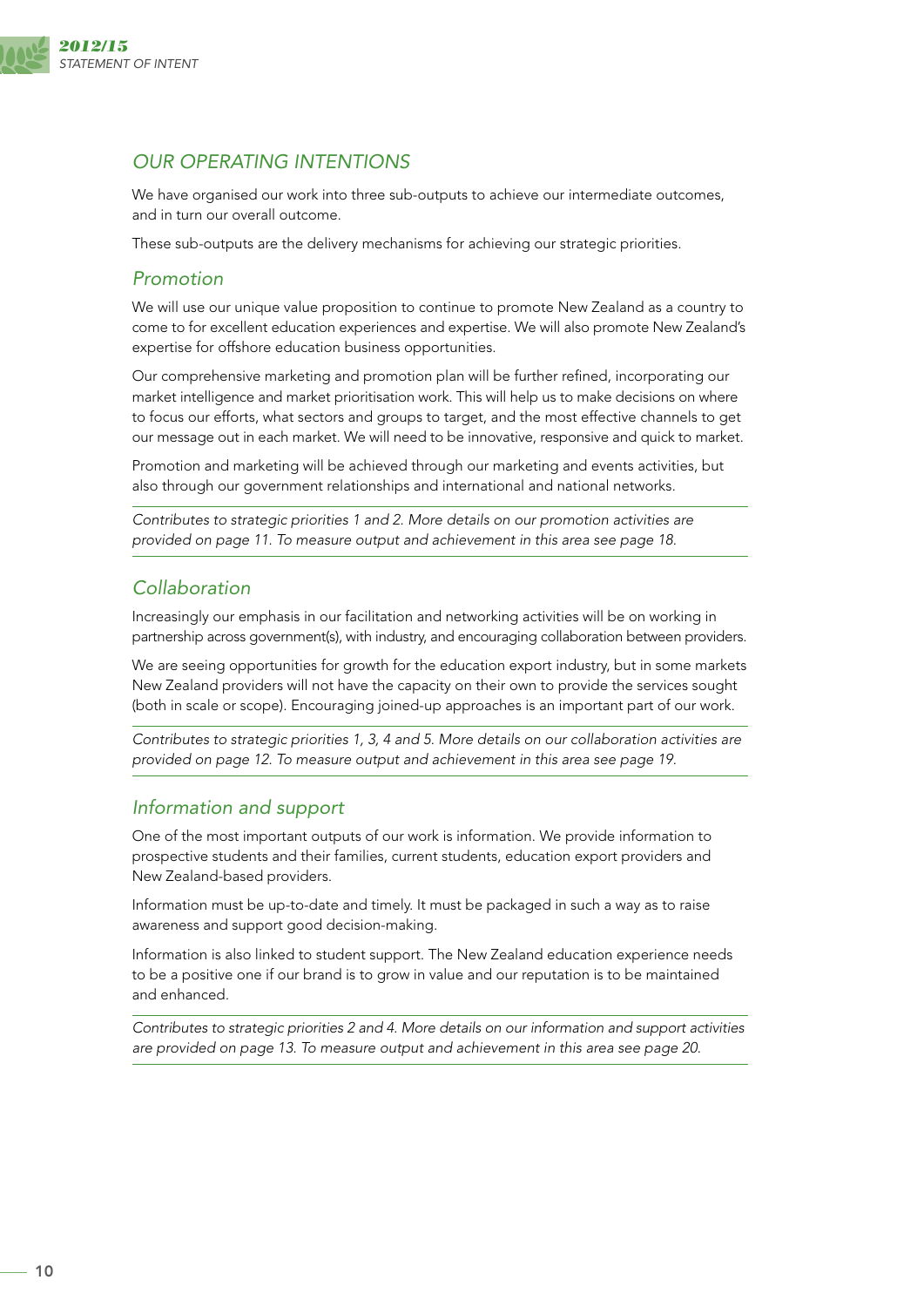# <span id="page-12-0"></span>*SUB-OUTPUT: PROMOTION*

Intermediate outcome: Increased awareness of New Zealand converts to increased international student numbers and greater business opportunities.

| What are we seeking<br>to achieve?                                                                                                                                                                                                                                                                                                                                                                                                                                                                 | What will we do to achieve this?                                                                                                                                                                                                                                                                                                                                                                                                                                                                                                                                                                                                                                                                                                                                                                                                                                                                                                                                                                                                                                                             | Impacts                                                                                                                                                                                                                                                                                                                                                                                                                                                                                                                                                                                                                                                        |
|----------------------------------------------------------------------------------------------------------------------------------------------------------------------------------------------------------------------------------------------------------------------------------------------------------------------------------------------------------------------------------------------------------------------------------------------------------------------------------------------------|----------------------------------------------------------------------------------------------------------------------------------------------------------------------------------------------------------------------------------------------------------------------------------------------------------------------------------------------------------------------------------------------------------------------------------------------------------------------------------------------------------------------------------------------------------------------------------------------------------------------------------------------------------------------------------------------------------------------------------------------------------------------------------------------------------------------------------------------------------------------------------------------------------------------------------------------------------------------------------------------------------------------------------------------------------------------------------------------|----------------------------------------------------------------------------------------------------------------------------------------------------------------------------------------------------------------------------------------------------------------------------------------------------------------------------------------------------------------------------------------------------------------------------------------------------------------------------------------------------------------------------------------------------------------------------------------------------------------------------------------------------------------|
| Increase awareness of<br>New Zealand as a high<br>quality, high value<br>education destination.<br>Support providers of<br>international education<br>in Christchurch to regain<br>and grow market share.<br>Increase the economic<br>value of the New Zealand<br>inbound and export<br>education industry.<br>Increase the number<br>of scholarship-funded<br>students enrolled in<br>New Zealand institutions.<br>Convert awareness<br>into increased student<br>numbers from<br>target markets. | Offshore promotion events<br>We run or attend a range of promotional<br>events in target countries, enabling us<br>and New Zealand institutions to promote<br>education opportunities and build<br>relationships through direct access to<br>potential students and partner institutions.<br><b>Promotion activities</b><br>We invest significant time and resources<br>in ensuring that New Zealand has a<br>strong brand presence as a high quality<br>international education destination, through<br>market-specific branding, online marketing,<br>competitions and generic promotion activity,<br>and through our specialist agents.<br>Plans will be developed for key markets,<br>which have been identified based on:<br>the current size of their contribution<br>$\bullet$<br>to international education<br>the potential for growth<br>$\bullet$<br>opportunities for diversification such<br>$\bullet$<br>as in-country delivery of services and<br>niche marketing opportunities.<br>Offshore opportunities will be identified and<br>passed on to education export providers. | Our promotion and<br>$\bullet$<br>marketing work is<br>targeted and efficient<br>and effective.<br>Greater numbers of<br>$\bullet$<br>potential students and<br>their families will be<br>aware of New Zealand<br>as an education<br>destination.<br>Increased awareness<br>$\bullet$<br>will translate into an<br>increased conversion<br>rate over time, from<br>key targeted countries.<br>Increased awareness<br>$\bullet$<br>of our expertise will<br>convert into greater<br>business opportunities<br>for education<br>providers.<br>Increasing numbers<br>$\bullet$<br>of post-graduate<br>students will choose<br>to stay and work in<br>New Zealand. |

# *Key impact measures:*

| <b>Measure</b>                                                                                                     | <b>Baseline</b>                                    |                                                    | <b>Target</b>      |                                    | How measured?                                                                                                                                                       |
|--------------------------------------------------------------------------------------------------------------------|----------------------------------------------------|----------------------------------------------------|--------------------|------------------------------------|---------------------------------------------------------------------------------------------------------------------------------------------------------------------|
| Increase the New Zealand<br>Educated brand awareness<br>amongst main English<br>speaking destination<br>countries. | 2011/12<br>(US<br><b>UK</b><br>Australia<br>Canada | 5 <sup>th</sup><br>1st,<br>2nd,<br>3rd,<br>$4th$ ) | 2012/13<br>2013/14 | 5 <sup>th</sup><br>4 <sup>th</sup> | Proxy measurement for year 1 is<br>current OECD assessment of market<br>share of non-resident students<br>enrolled in tertiary education.<br>Current share is 1.9%. |
|                                                                                                                    |                                                    |                                                    | 2014/15            | 3 <sup>rd</sup>                    | In 2012/13 we will commission the<br>development of a new agreed model<br>for assessing brand awareness.                                                            |
| Awareness of New Zealand                                                                                           | 2011/12                                            | 36,000                                             | 2012/13            | 39,000                             | The number of potential students                                                                                                                                    |
| as an education destination.                                                                                       |                                                    |                                                    | 2013/14            | 41,000                             | who access the New Zealand<br>Educated website.                                                                                                                     |
|                                                                                                                    |                                                    |                                                    | 2014/15            | 45,000                             |                                                                                                                                                                     |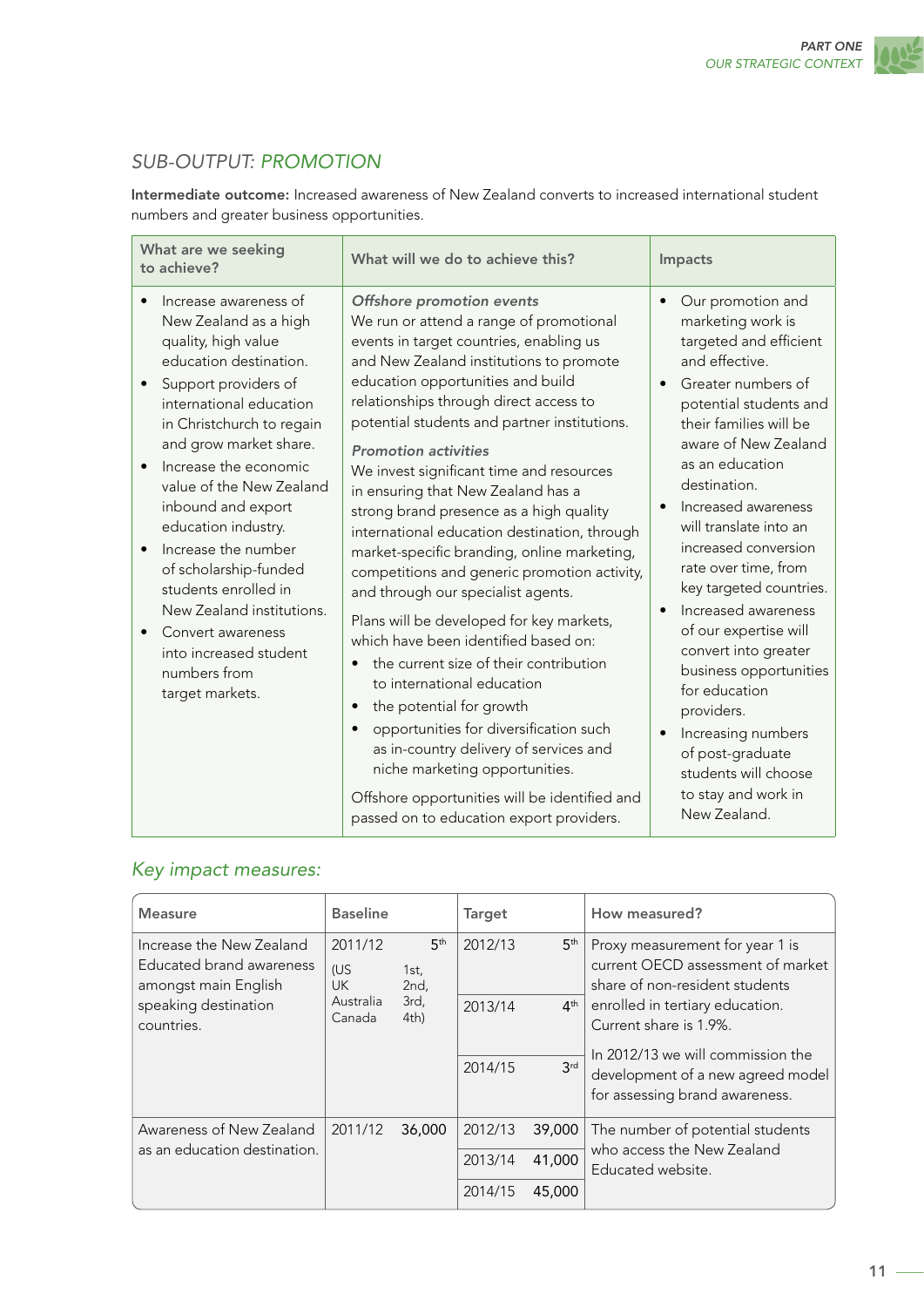<span id="page-13-0"></span>

# *SUB-OUTPUT: COLLABORATION*

Intermediate outcome: Increased capability within the New Zealand education industry to take advantage of opportunities at home and abroad.

| What are we seeking<br>to achieve?                                                                                                                                                                                                                                                                                                                                                                   | What will we do to achieve this?                                                                                                                                                                                                                                                                                                                                                                                                                                                                                                                                                                                                                                                                                                                                                                                                                                   | Impacts                                                                                                                                                                                                                                                                                                                                                                                                                                       |
|------------------------------------------------------------------------------------------------------------------------------------------------------------------------------------------------------------------------------------------------------------------------------------------------------------------------------------------------------------------------------------------------------|--------------------------------------------------------------------------------------------------------------------------------------------------------------------------------------------------------------------------------------------------------------------------------------------------------------------------------------------------------------------------------------------------------------------------------------------------------------------------------------------------------------------------------------------------------------------------------------------------------------------------------------------------------------------------------------------------------------------------------------------------------------------------------------------------------------------------------------------------------------------|-----------------------------------------------------------------------------------------------------------------------------------------------------------------------------------------------------------------------------------------------------------------------------------------------------------------------------------------------------------------------------------------------------------------------------------------------|
| Develop industry<br>capability to grow<br>revenue from<br>international education.<br>Support the<br>internationalisation of the<br>New Zealand education<br>system for the benefit of<br>New Zealand learners.<br>Identify partners<br>for education<br>export providers.<br>Align policy settings and<br>remove barriers to enable<br>immediate revenue<br>growth from international<br>education. | Professional development - providing<br>$\bullet$<br>and commissioning support for the<br>New Zealand industry to improve their<br>readiness and capability to identify<br>and pursue opportunities for growth.<br>Support development of innovative<br>$\bullet$<br>offshore projects designed to deliver<br>financial and wider market benefits<br>for the export education industry.<br>Represent New Zealand government<br>$\bullet$<br>and education aspirations at a range<br>of international events, and develop<br>joint work programmes with other<br>governments to achieve mutual<br>economic, educational and<br>developmental gains.<br>Build relationships across government<br>$\bullet$<br>and NZ Inc to provide a coordinated<br>experience for international students,<br>and leverage from other agencies'<br>efforts to achieve common goals. | Industry has the<br>$\bullet$<br>capability to take<br>up opportunities<br>for growth.<br>Growth is realised<br>$\bullet$<br>and provides<br>increased revenue.<br>Government policies<br>$\bullet$<br>are well-aligned and<br>barriers to growth<br>are minimised.<br>Government-to-<br>$\bullet$<br>government joint<br>initiatives support<br>growth in international<br>education and<br>enable sharing<br>of international<br>expertise. |

# *Key impact measures:*

| Measure                                            | <b>Baseline</b>                                                                              |                    | <b>Target</b>                                                              | How measured?                                                                                                                            |
|----------------------------------------------------|----------------------------------------------------------------------------------------------|--------------------|----------------------------------------------------------------------------|------------------------------------------------------------------------------------------------------------------------------------------|
| Value of the<br>New Zealand<br>education industry. | 2011/12<br>(foreign exchange<br>earnings)<br>(education services sector<br>$= $109$ million) | \$2.7 <sub>b</sub> | 2014/15 increase by<br>\$1billion to \$3.7b<br>(foreign exchange earnings) | Economic impact analysis studies<br>using methodology agreed with<br>Statistics New Zealand.                                             |
| Level of                                           | 2010/11                                                                                      | Nil                | 2012/13<br>3                                                               | Number of collaborative                                                                                                                  |
| collaboration within<br>the international          | 2011/12                                                                                      | 2                  | 5<br>2013/14                                                               | arrangements within the<br>international education industry                                                                              |
| education industry.                                |                                                                                              |                    | 7<br>2014/15                                                               | that include Education New<br>Zealand involvement as listed on<br>Education New Zealand database<br>of industry activity and capability. |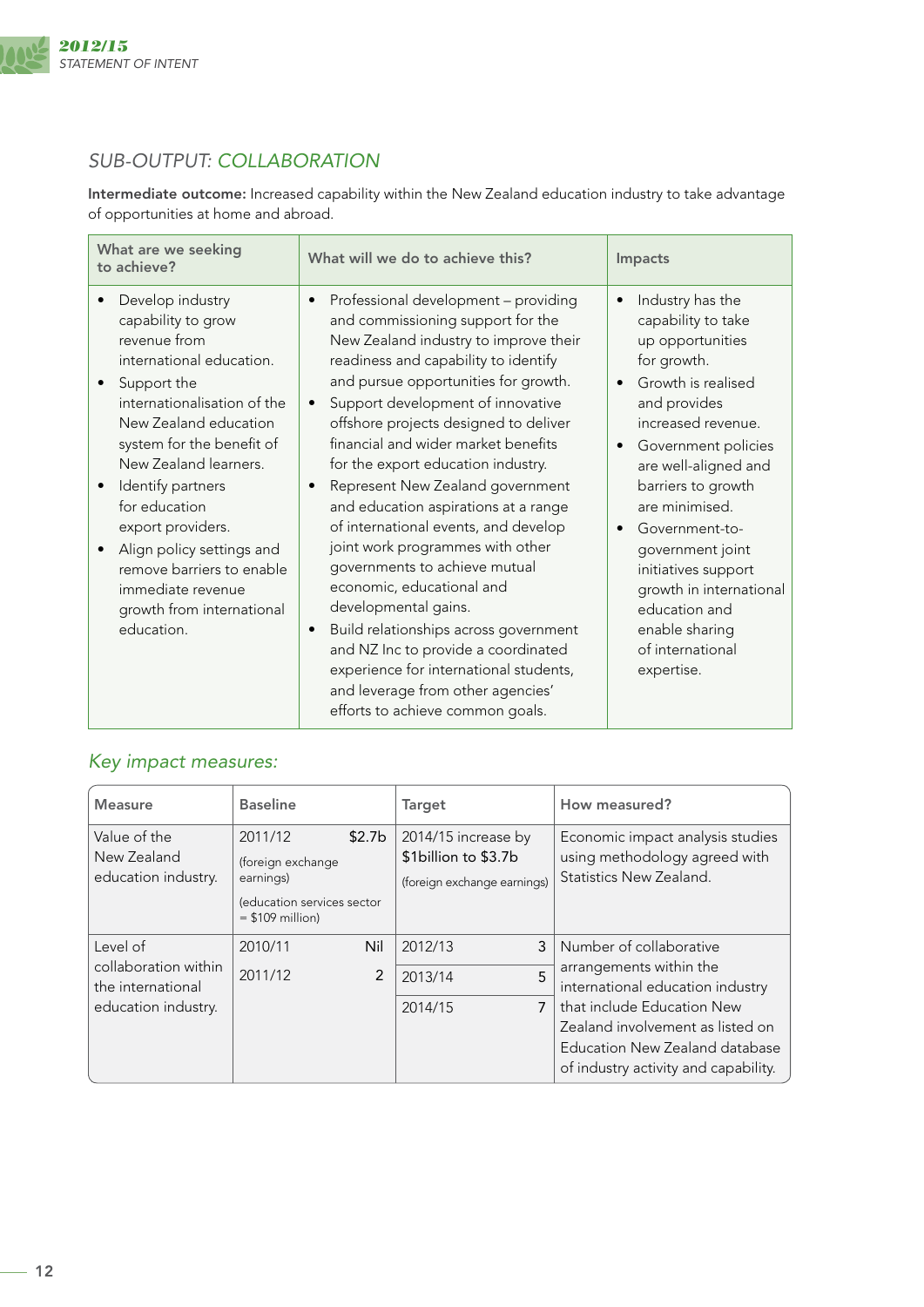# <span id="page-14-0"></span>*SUB-OUTPUT: INFORMATION AND SUPPORT*

Intermediate outcome: Supported students have good quality education experiences.

| What are we seeking<br>to achieve?                                                                                                                                                                                                                                                                                                                                                                                                       | What will we do to achieve this?                                                                                                                                                                                                                                                                                                                                                                                                                                                                                                                                                                                                                                                                                                                                                                                                                                                    | Impacts                                                                                                                                                                                                                                                                                                                                                                                                    |
|------------------------------------------------------------------------------------------------------------------------------------------------------------------------------------------------------------------------------------------------------------------------------------------------------------------------------------------------------------------------------------------------------------------------------------------|-------------------------------------------------------------------------------------------------------------------------------------------------------------------------------------------------------------------------------------------------------------------------------------------------------------------------------------------------------------------------------------------------------------------------------------------------------------------------------------------------------------------------------------------------------------------------------------------------------------------------------------------------------------------------------------------------------------------------------------------------------------------------------------------------------------------------------------------------------------------------------------|------------------------------------------------------------------------------------------------------------------------------------------------------------------------------------------------------------------------------------------------------------------------------------------------------------------------------------------------------------------------------------------------------------|
| Increase the availability<br>and accessibility of<br>market-based intelligence<br>and research for industry.<br>Ensure good information<br>and support for<br>international students<br>in New Zealand.<br>Establish strong and<br>effective relationships and<br>flows of information with<br>national and international<br>stakeholders which enable<br>New Zealand to share and<br>learn from education<br>expertise internationally. | Facilitate opportunities for industry<br>to share ideas and expertise.<br>Identify public and private sector<br>opportunities for the export industry.<br>Share information with other government<br>$\bullet$<br>agencies and identify and resolve issues<br>affecting the growth and development<br>of international education.<br>Ensure our websites are up-to-date<br>and fit for purpose.<br>Align systems and processes with other<br>government agencies relating to<br>immigration, work and study conditions,<br>quality assurance.<br>Market research – invest in research to<br>$\bullet$<br>gather intelligence on the awareness and<br>reputation of New Zealand education<br>within key target markets, and<br>opportunities for growth and targeting.<br>Investigate the role of technology<br>$\bullet$<br>in our marketing channels and<br>information provision. | Students and their<br>$\bullet$<br>families have access<br>to information about<br>the New Zealand<br>education system.<br>Industry has access<br>$\bullet$<br>to information to<br>support their strategic<br>planning and day-to-<br>day operations.<br>Overseas<br>$\bullet$<br>governments have<br>access to information<br>to support their<br>engagement of<br>New Zealand's<br>education expertise. |

# *Key impact measures:*

| <b>Measure</b>                                                                                               | <b>Baseline</b>                                                                                                                                                                                           | <b>Target</b>                                                                                                                                                                                                                                                                                 | How measured?                                                                                                                                                                                  |
|--------------------------------------------------------------------------------------------------------------|-----------------------------------------------------------------------------------------------------------------------------------------------------------------------------------------------------------|-----------------------------------------------------------------------------------------------------------------------------------------------------------------------------------------------------------------------------------------------------------------------------------------------|------------------------------------------------------------------------------------------------------------------------------------------------------------------------------------------------|
| Percentage of international<br>education industry                                                            | Baseline being<br>developed by first                                                                                                                                                                      | 2012/13<br>70%                                                                                                                                                                                                                                                                                | Annual industry<br>satisfaction survey.                                                                                                                                                        |
| organisations that<br>consider that Education                                                                | industry survey<br>in late 2012.                                                                                                                                                                          | 2013/14<br>80%                                                                                                                                                                                                                                                                                |                                                                                                                                                                                                |
| New Zealand has added<br>value to their business.                                                            |                                                                                                                                                                                                           | 2014/15<br>85%                                                                                                                                                                                                                                                                                |                                                                                                                                                                                                |
| International students<br>report good information<br>enhanced their<br>New Zealand<br>education experiences. | Baseline being<br>developed using<br>Ministry of Education<br>i-graduate survey<br>information from<br>2007 and 2011/12.<br>i-graduate enables<br>international<br>benchmarking of<br>student experience. | 2012/13 Establish baseline<br>2013/14 Increasing numbers<br>of students report Education<br>New Zealand website<br>was a useful part of their<br>decision-making.<br>2014/15 80% of students report<br>their New Zealand education<br>experience was (is) as good or<br>better than expected. | i-graduate survey<br>information, along<br>with intermediate<br>surveys of student<br>experiences versus<br>expectations.<br>Students will also<br>be surveyed at<br>conference/<br>workshops. |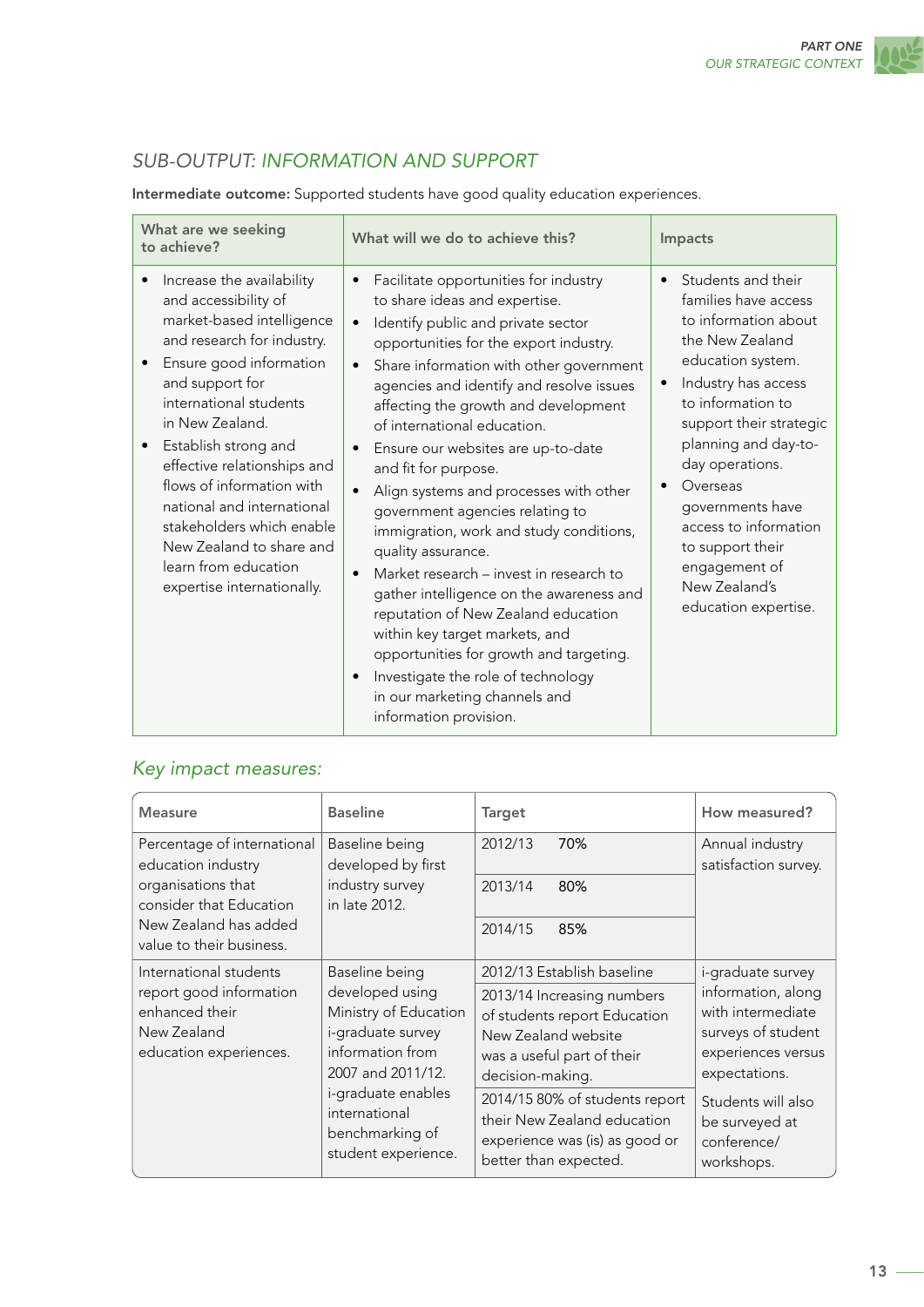<span id="page-15-0"></span>

## *OUR ORGANISATIONAL DEVELOPMENT*

As a new organisation we need to build and develop our people, systems and processes, and infrastructure to support an expanded and targeted work programme.

To date we have focused on:

- working with the international education industry and partner agencies to develop an integrated New Zealand strategy to achieve the international education growth goals
- defining, aligning and developing the structure, systems, capability and resources to enable us to lead and support the growth of international education in a highly effective and efficient way.

We aim to finalise our organisation structure and recruit personnel by 30 September 2012. We will develop a ratio of administration expenses to core operating expenses in October 2012. We will keep this ratio between 1:5 and 1:4. We will also consult and agree an appropriate ratio with the Minister for Tertiary Education, Skills and Employment.

Our organisational efficiency and effectiveness will partly be measured by the ratio of marketing, promotions and representation expenses to administration expenses.

### *Our people*

To make sure our organisation is fit for purpose, we have developed a People Strategy 2012-15. The People Strategy supports our purpose, spirit, focus, outcome goals, outputs and work programme. The strategy will evolve along with the direction and needs of the organisation. It forms a basis for future decision-making for our human resources operating procedures and processes, and is a guide to achieving the highest standards of employee performance.

Our organisational performance measures will gradually be reflected in individual performance agreements.

The key elements of our People Strategy are:

- 1. Planning resourcing requirements and attracting capability
- 2. Employee engagement and performance improvement
- 3. Developing our people
- 4. Recognising, retaining and rewarding our people.

#### Good employer matters

We recognise that we need a diverse workforce to effectively deliver services to our customers. We aim to provide equal employment opportunities to make the most of the talents of all of our people.

Or status as a good employer will be assessed against the elements and criteria set out by the Human Rights Commission. Over the next three years we will continue to ensure that all elements are in place and working well. Ways of assessing employee engagement will be investigated.

# *Our technology*

Information and communications technology (ICT)

Utilising technology is vital to the future delivery of information and international education services, both in New Zealand and internationally.

As well as making sure our own platform is fit for purpose, our market research will focus on the relative effectiveness of different digital channels for each market and each segment and sector. We also need to consider whether some of our industry support and capability building is best delivered through online channels.

A digital strategy is being developed that will consider all of these factors and position us for the future. Technology platforms are likely to be integral to our new marketing and promotions strategy, and our digital strategy will therefore support our marketing strategy.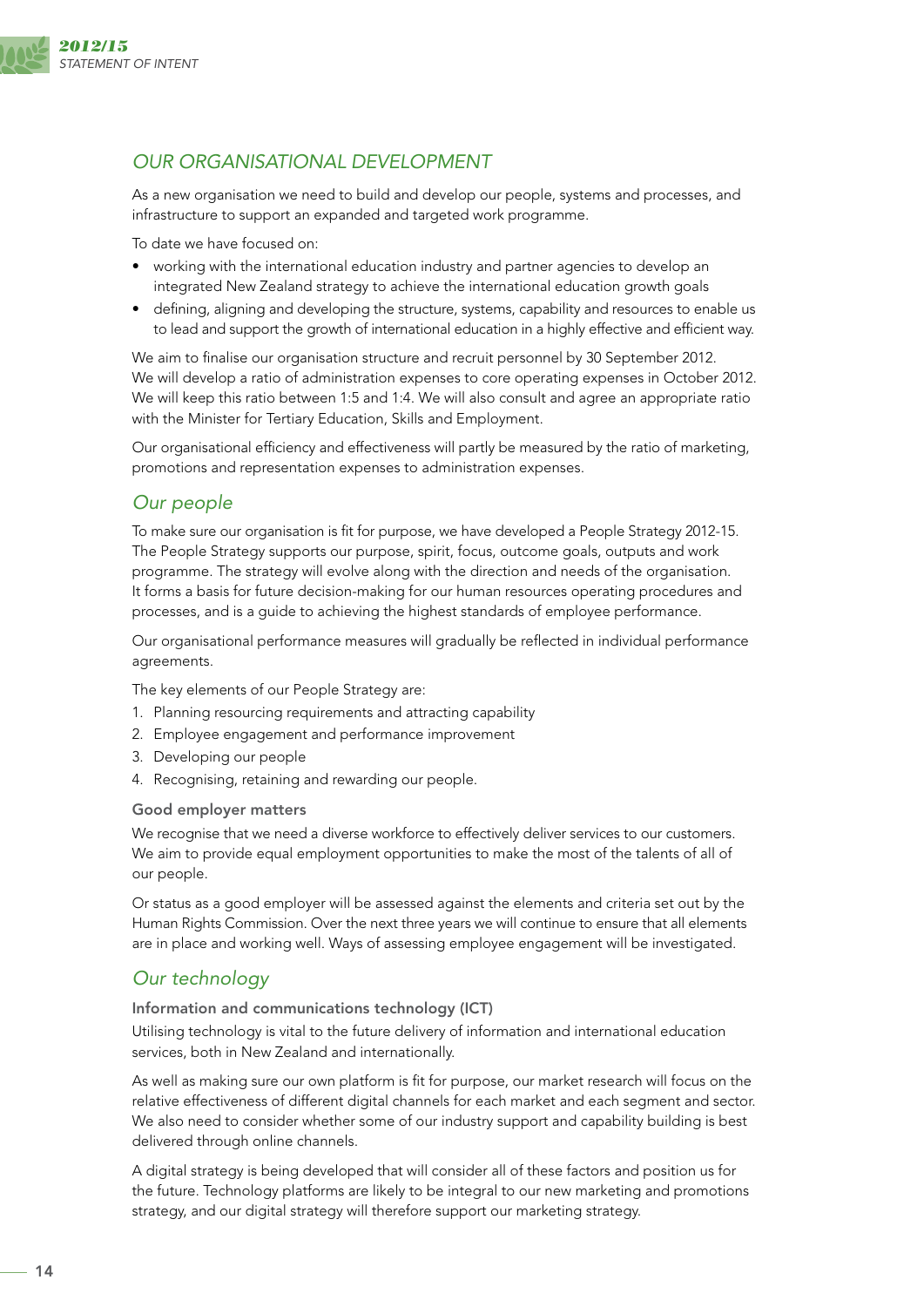# <span id="page-16-0"></span>*Our systems and processes*

#### Risk Management Strategy

We will:

- • develop practical operating policies
- develop and implement a risk management framework
- • develop the risk management and reporting framework
- monitor the risks regularly through the Audit and Risk Committee, which meets monthly
- revise (where necessary) risk severity and likelihood levels
- report any significant risks, and appropriate strategies to address them, to the Minister and the Ministry of Education as they arise.

Three high impact risks identified are as follows:

| <b>Risk</b>                                                                                                                                                                                                                                                                               | <b>Mitigation</b>                                                                                                                                                                                                                                                                                                                                                                                                                                                                           |
|-------------------------------------------------------------------------------------------------------------------------------------------------------------------------------------------------------------------------------------------------------------------------------------------|---------------------------------------------------------------------------------------------------------------------------------------------------------------------------------------------------------------------------------------------------------------------------------------------------------------------------------------------------------------------------------------------------------------------------------------------------------------------------------------------|
| External factors that reduce New Zealand's<br>competitiveness including such areas as the value<br>of the New Zealand dollar; immigration policies<br>both in New Zealand and offshore that may reduce<br>New Zealand's student attractiveness; loss of agent<br>support for New Zealand. | Develop New Zealand's value proposition as<br>$\bullet$<br>a high quality and high value destination as<br>opposed to commodity-level proposition.<br>Work closely with Immigration New Zealand<br>$\bullet$<br>to align strategies and maintain market<br>intelligence on offshore immigration policies<br>and how they affect New Zealand.<br>Develop programmes and a value proposition<br>$\bullet$<br>that build agent relationships, preference for<br>and commitment to New Zealand. |
| Reputational damage to New Zealand's<br>international education brand caused by negative<br>experiences in New Zealand, both from a safety<br>and welfare perspective and when an educational<br>experience does not meet expectations.                                                   | Develop response and support systems<br>$\bullet$<br>including communication protocols with<br>institutions and government agencies.<br>Design and deliver programmes to build<br>$\bullet$<br>industry capability and best practice approaches<br>for supporting international students.<br>Work with the Ministry of Education's Pastoral<br>$\bullet$<br>Care Office to review and improve systems.                                                                                      |
| Inability to achieve intended results due to<br>misalignment of Education New Zealand<br>management and staff capability and capacity<br>with the role of the new organisation.                                                                                                           | Progress with fixed term appointments.<br>$\bullet$<br>Develop ongoing professional development<br>$\bullet$<br>programmes for managers and staff.<br>Complete an organisation-wide capability<br>$\bullet$<br>and capacity audit and implement the<br>recommendations.                                                                                                                                                                                                                     |

# *MINISTERIAL CONSULTATION AND REPORTING*

We will consult with the Minister on areas of work that are closely aligned with the Government's objectives, any major capital investments, and proposals for major changes to the scope of our business.

The Minister will also be alerted to any substantial new risks that are identified.

We will provide the Minister with a quarterly report that includes an update on progress against the performance measures appearing in this Statement of Intent.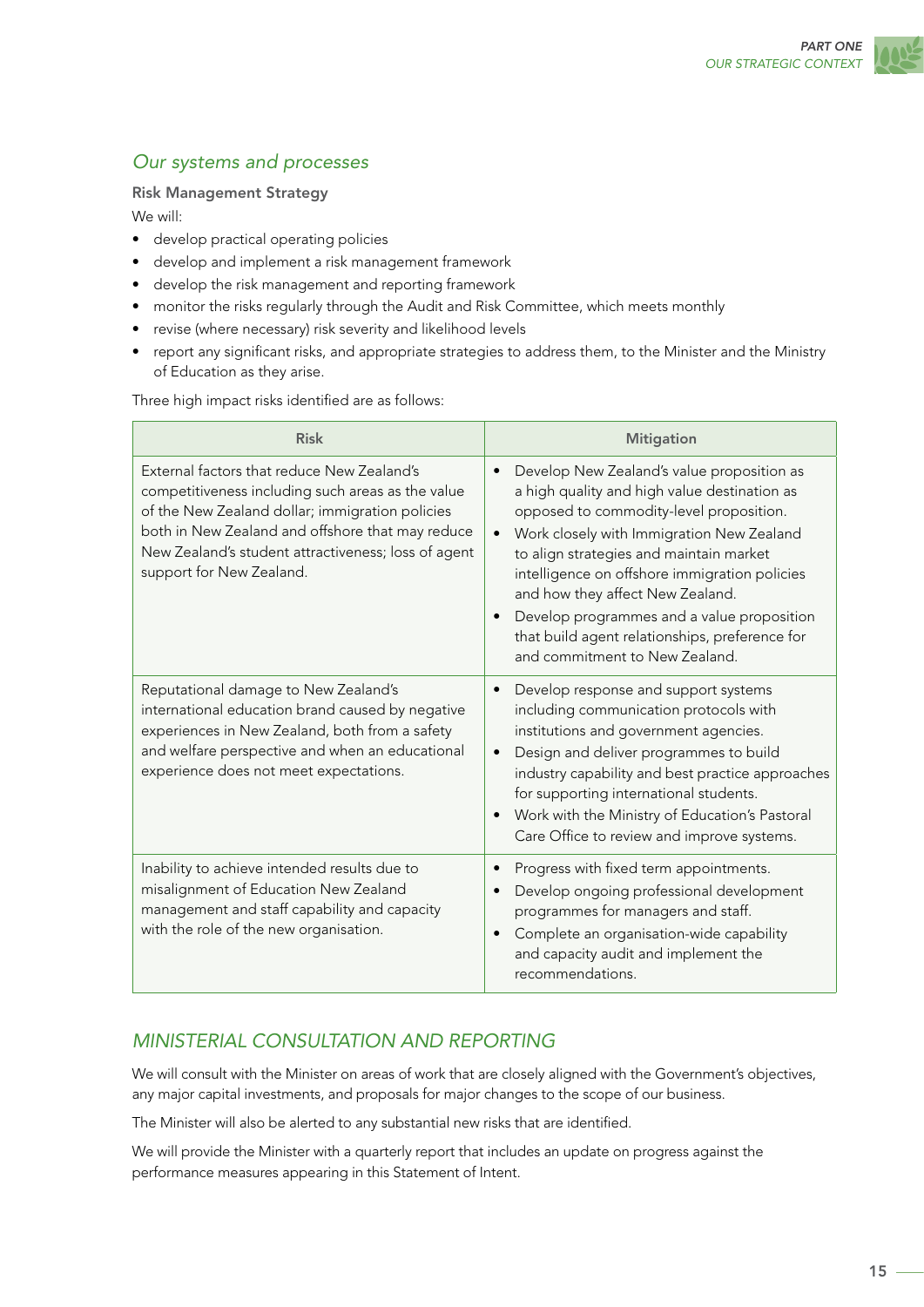<span id="page-17-0"></span>

# *STATEMENT OF RESPONSIBILITY*

The Statement of Intent has been prepared in accordance with the requirements of sections 141 and 142 of the Crown Entities Act 2004.

It sets out the medium-term intentions and undertakings of Education New Zealand, specifically the outcomes, impacts and outputs that Education New Zealand aims to deliver over the next three years.

The performance to be achieved by Education New Zealand for the year ending 30 June 2013 that is specified in this Statement of Intent is as agreed with the Minister for Tertiary Education, Employment and Skills.

Pursuant to the Crown Entities Act 2004, we acknowledge responsibility for the preparation of the statements of forecast service performance and forecast financial statements, including the appropriateness of the assumptions underlying the forecast financial statements and all other required disclosures.

We acknowledge the responsibility for establishing and maintaining a system of internal control designed to provide reasonable assurance as to the integrity and reliability of Education New Zealand's performance and financial reporting.

We certify that the information contained in this report is consistent with the appropriations contained in the Estimates of Appropriations for the year ending 30 June 2013 that were laid before the House of Representatives under section 9 of the Public Finance Act 1989.

Signed on behalf of the Board of Education New Zealand.

Charles Finny **Neil Barns** 20 June 2012 20 June 2012

Board Chair **Board Member**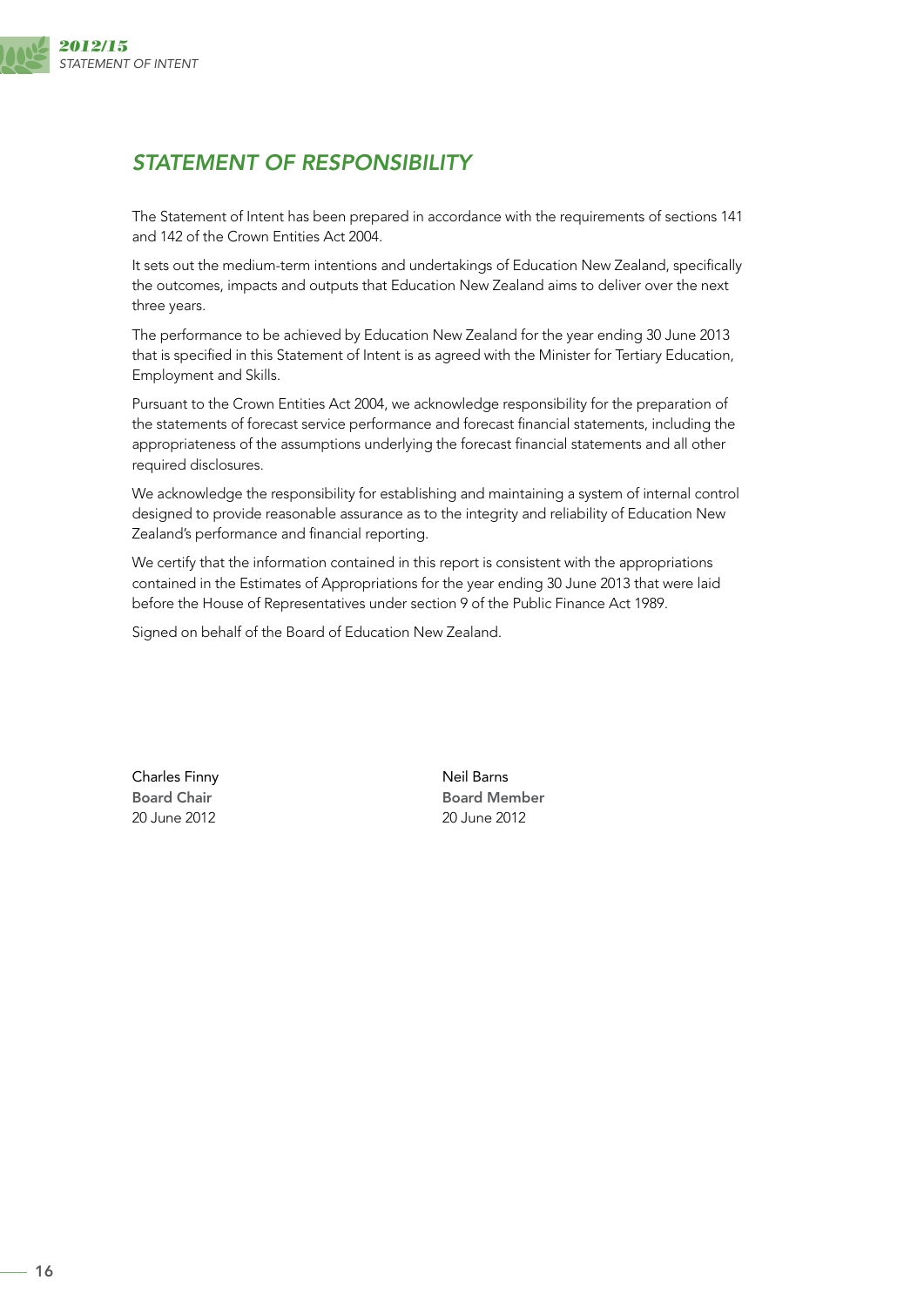

# <span id="page-18-0"></span>*PART TWO STATEMENT OF FORECAST SERVICE PERFORMANCE*

This Statement of Service Performance (SSP) contains the information required by sections 141(1)(f) and 142(1)(b) of the Crown Entities Act 2004, to be reported against in Education New Zealand's Annual Report for 2012/13 and also audited.

# *EDUCATION NEW ZEALAND APPROPRIATIONS*

Table 1 summarises Education New Zealand's appropriations. These fund our services for New Zealand. They are defined in the Budget 2012 Estimates of Appropriations for Vote Tertiary Education.

Education New Zealand Appropriation:

#### International Education Programmes \$21.622m

This appropriation is limited to delivery of services in respect of international education, including promotion, information, research and professional development, both in New Zealand and overseas, for the purpose of managing and increasing the flow of international students and promoting international education linkages.

#### Education New Zealand Appropriation:

International Student Scholarship Scheme \$0.800m

This appropriation is limited to scholarships available to international students wishing to study in New Zealand.

| \$ million                                                  | 2012/13 | 2013/14 | 2014/15 | 2015/16 |  |
|-------------------------------------------------------------|---------|---------|---------|---------|--|
| <b>Vote Tertiary Education</b>                              |         |         |         |         |  |
| Non-Departmental Output Expense                             |         |         |         |         |  |
| International Education Programmes                          | 21.622  | 21.622  | 21.122  | 20.122  |  |
| Benefits and Other Unrequited Expenses                      |         |         |         |         |  |
| International Student Scholarship Scheme:                   |         |         |         |         |  |
| International Student Postgraduate<br>Research Scholarships | 0.800   | 0.800   | 0.800   | 0.800   |  |
| <b>Total baseline</b>                                       | 22.422  | 22.422  | 21.922  | 20.922  |  |

#### Table 1: Summary of Appropriations

*Note:* The non-departmental appropriations have been increased by \$1.500 million in 2012/13, \$1.500 million in *2013/14, and \$1.000 million in 2014/15 as a consequence of an expense transfer of \$4.000 million from 2011/12. Those funds represent the financial support that the Government is providing to help sustainable growth in the Canterbury region for the international education industry.* 

Education New Zealand has one output: International Education Services. All of the funding in the table (above) is recorded in that output. Forecast expenditure totals \$26.392 million for 2012/13, resulting in a net deficit of \$3.000 million. Forecast expenditure totals \$23.392 million in 2013/14 and \$22.892 million in 2014/15, resulting in a break-even situation in both years.

# *PERFORMANCE FRAMEWORK*

Our focus is on developing, implementing and refining our strategic direction while maintaining a high level of activity in support of the education industry, especially in Christchurch.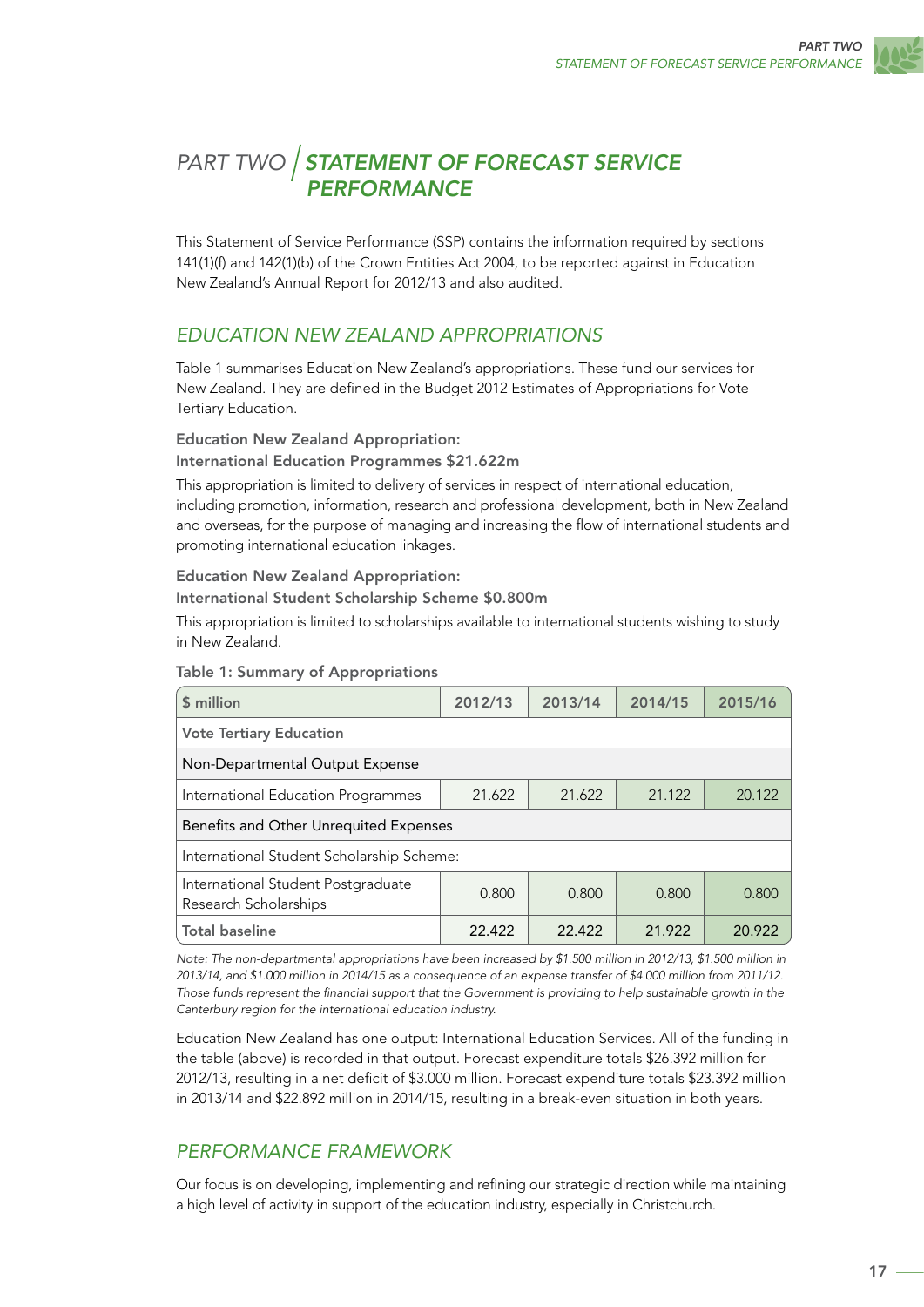<span id="page-19-0"></span>

# *SUB-OUTPUT: PROMOTION*

These activities enable Education New Zealand and New Zealand institutions to promote education opportunities and build relationships through direct access to potential students and partner institutions in high value markets. They also increase the awareness internationally of New Zealand as a high quality education destination, and increase revenue from offshore education services in targeted markets. In describing our performance in this area, we have committed to business as usual activities, but are also reflecting the more integrated and strategic approach going forward.

Caveat: Changes in the operating environment may impact on the deliverables outlined in this table.

| <b>Performance measure</b>                                                                                                                                                                                                                                                                                              | <b>Target</b><br>1 July 2012 -<br>30 June 2013        | Forecast<br>1 July 2013 -<br>30 June 2014                                                                                                                      | Forecast<br>1 July 2014 -<br>30 June 2015                                                                                                    |  |
|-------------------------------------------------------------------------------------------------------------------------------------------------------------------------------------------------------------------------------------------------------------------------------------------------------------------------|-------------------------------------------------------|----------------------------------------------------------------------------------------------------------------------------------------------------------------|----------------------------------------------------------------------------------------------------------------------------------------------|--|
| We are developing a robust matrix that enable us to identify target markets and analyse and track the<br>level of awareness and conversion to student enrolments across these markets. This matrix will be used<br>for planning and tracking performance from year 2 and will enable specific markets to be identified. |                                                       |                                                                                                                                                                |                                                                                                                                              |  |
| Growth in the rate of awareness in target<br>countries and subsequent conversions<br>(from awareness) in student enrolments<br>at New Zealand education institutions.                                                                                                                                                   | Develop and<br>implement<br>decision-making<br>matrix | Increase in:<br>$-$ awareness in 6<br>target markets<br>$-$ conversions<br>from 6 markets.<br>Arrest the<br>decline in<br>conversion<br>in 2 markets.          | Increase in:<br>- awareness<br>in 4 markets<br>$-$ conversions<br>from 8 markets.<br>Arrest the<br>decline in<br>conversion<br>in 2 markets. |  |
| Awareness<br>Increase online presence and engagement<br>in target markets.<br>$(2011/12 \text{ baseline} = 36,000 \text{ people opted}$<br>into Education New Zealand's Lead<br>Management system)                                                                                                                      | 39,000                                                | These year 1 measures will be<br>incorporated into the matrix<br>methodology described above<br>and will provide performance<br>information for years 2 and 3. |                                                                                                                                              |  |
| Conversion<br>Increase in the number of referrals<br>by agents in 5 target countries.<br>$(2011/12 \text{ baseline} = 3,714 \text{ referrals})$                                                                                                                                                                         | 3,900 referrals                                       |                                                                                                                                                                |                                                                                                                                              |  |
| Quality<br>Participating institutions express levels<br>of satisfaction with the Education<br>New Zealand's promotional activities.<br>(2011/12 baseline = 80%)                                                                                                                                                         | 85%                                                   | 85%                                                                                                                                                            | 90%                                                                                                                                          |  |
| <b>Christchurch Recovery</b>                                                                                                                                                                                                                                                                                            |                                                       |                                                                                                                                                                |                                                                                                                                              |  |
| Increase the number of international<br>students studying in Canterbury.<br>$(2011 \text{ baseline} = 9,573 \text{ enrich})$                                                                                                                                                                                            | Arrest decline<br>and maintain<br>2011 levels.        | Increase<br>enrolments in all<br>sectors to 2010<br>(pre-earthquake)<br>levels of 15,201<br>enrolments.                                                        | Increase<br>enrolments<br>in all sectors<br>to 20% greater<br>than 2013/14<br>levels.                                                        |  |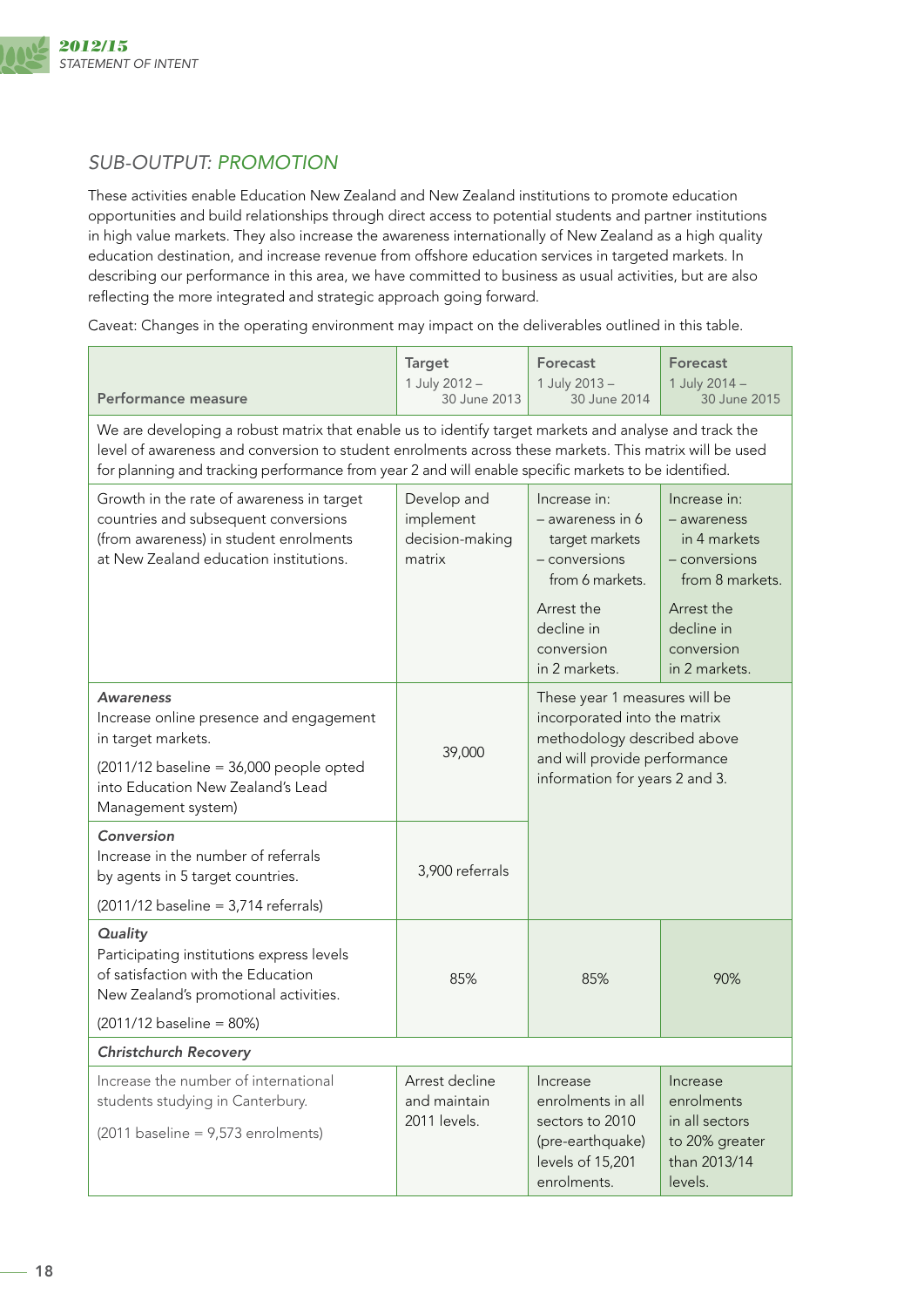

# <span id="page-20-0"></span>*SUB-OUTPUT: COLLABORATION*

We will manage, in collaboration with other government agencies, activities undertaken by representatives appointed to act on behalf of the New Zealand Government in relation to international education, and administer any international programmes or activities that are consistent with the Government's policy on international education. We will also encourage and support education exporters to collaborate and identify partners for offshore education ventures.

| Performance measure                                                                                                                                                                                                         | Target<br>1 July 2012<br>-30 June 2013                              | Forecast<br>1 July 2013<br>- 30 June 2014                                     | Forecast<br>1 July 2014<br>- 30 June 2015                                                               |
|-----------------------------------------------------------------------------------------------------------------------------------------------------------------------------------------------------------------------------|---------------------------------------------------------------------|-------------------------------------------------------------------------------|---------------------------------------------------------------------------------------------------------|
| Strengthen industry collaboration (by discipline,<br>sector and region) to help grow international<br>education in key markets in line with<br>New Zealand's economic agenda.<br>Baseline: 2-4 offshore projects supported. | 3 new offshore<br>industry projects<br>set up in target<br>markets. | 4 additional<br>offshore<br>industry projects<br>set up in target<br>markets. | Identify a<br>prospective<br>provider or<br>partner for<br>every offshore<br>opportunity<br>identified. |
| <sup>3</sup> International education, country, or NZ Inc region<br>strategy objectives and targets achieved through<br>Education New Zealand representative activities.                                                     | 60%                                                                 | 70%                                                                           | 70%                                                                                                     |
| Number of commercial interactions worked on<br>with foreign governments and/or the NZ industry<br>by type and by institution globally.                                                                                      | 100                                                                 | 200                                                                           | 250                                                                                                     |

<sup>3</sup> Education New Zealand works with partnership with New Zealand agencies to set targets for international education diplomacy. Traditionally these targets have been largely achieved through joint working groups but Education New Zealand is looking for other ways of progressing international objectives.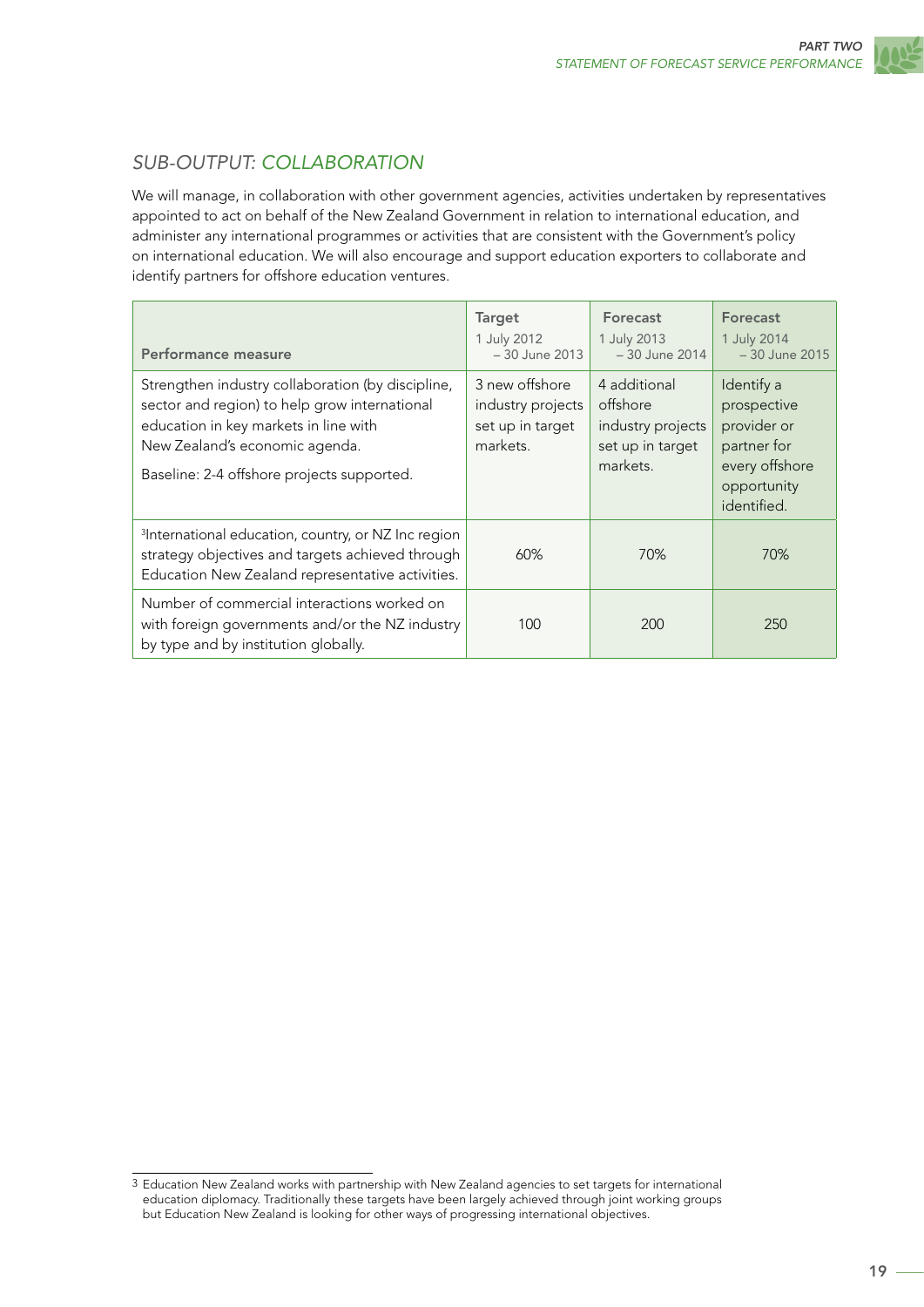<span id="page-21-0"></span>

# *SUB-OUTPUT: INFORMATION AND SUPPORT*

We will focus on increasing the availability and accessibility of market-based intelligence and research, and provide adequate information and support for international students and the industry in New Zealand.

| Performance measure                                                                                                                                                                                                                                  | <b>Target</b><br>1 July 2012<br>-30 June 2013                                    | Forecast<br>1 July 2013<br>- 30 June 2014                                                                                     | <b>Forecast</b><br>1 July 2014<br>-30 June 2015                                                                            |  |  |
|------------------------------------------------------------------------------------------------------------------------------------------------------------------------------------------------------------------------------------------------------|----------------------------------------------------------------------------------|-------------------------------------------------------------------------------------------------------------------------------|----------------------------------------------------------------------------------------------------------------------------|--|--|
| Scholarships<br>We have a separate appropriation for scholarships. We want to make sure we use these as a strategic<br>marketing tool and to attract the right students, but the volume is unlikely to change due to specific<br>budget constraints. |                                                                                  |                                                                                                                               |                                                                                                                            |  |  |
| Number of new scholarships awarded and/or<br>$35 - 45$<br>$35 - 45$<br>$35 - 45$<br>existing scholarships funded.                                                                                                                                    |                                                                                  |                                                                                                                               |                                                                                                                            |  |  |
| <b>Industry Capability Development</b>                                                                                                                                                                                                               |                                                                                  |                                                                                                                               |                                                                                                                            |  |  |
| Develop and deliver an industry professional<br>development programme, designed to increase<br>the capability of different industry providers to                                                                                                     | 8 seminars<br>or capability<br>building events.                                  | 10 seminars<br>or capability<br>building events.                                                                              | 12 seminars<br>or capability<br>building events.                                                                           |  |  |
| target suitable markets.<br>An annual survey each year assesses industry<br>capability needs.                                                                                                                                                        | 1 major<br>networking<br>opportunity<br>per year with<br>80% satisfaction.       | 1 major<br>networking<br>opportunity per<br>year with 85%<br>satisfaction.                                                    | 1 major<br>networking<br>opportunity<br>per year with<br>90% satisfaction.                                                 |  |  |
| Provide informal opportunities for industry to<br>network and identify business opportunities,<br>related to a specific country or sector eg. India,<br>or agriculture.                                                                              | 2 country or<br>sector specific<br>per year.                                     | 3 country or<br>sector specific<br>per year.                                                                                  | 4 country or<br>sector specific<br>per year.                                                                               |  |  |
| Quality<br>Survey of participants regarding quality<br>of capability development programmes/<br>seminars delivered.                                                                                                                                  | 80% satisfied<br>or above.                                                       | 85% satisfied<br>or above.                                                                                                    | 90% satisfied<br>or above.                                                                                                 |  |  |
| <b>Evidence Base and Information Provision</b>                                                                                                                                                                                                       |                                                                                  |                                                                                                                               |                                                                                                                            |  |  |
| Develop student information and support<br>strategy, working with other agencies, to ensure<br>students are well satisfied with their study<br>experience (includes holding a student<br>conference/workshop).                                       | Develop<br>strategy in<br>conjunction with<br>other agencies<br>by 30 June 2013. | Implement<br>action plan by<br>30 June 1014<br>Hold inter-<br>national student<br>conference/<br>workshop by<br>30 June 2014. | Review<br>efficiency of<br>student support<br>strategy and<br>incorporate<br>feedback from<br>students by<br>30 June 2015. |  |  |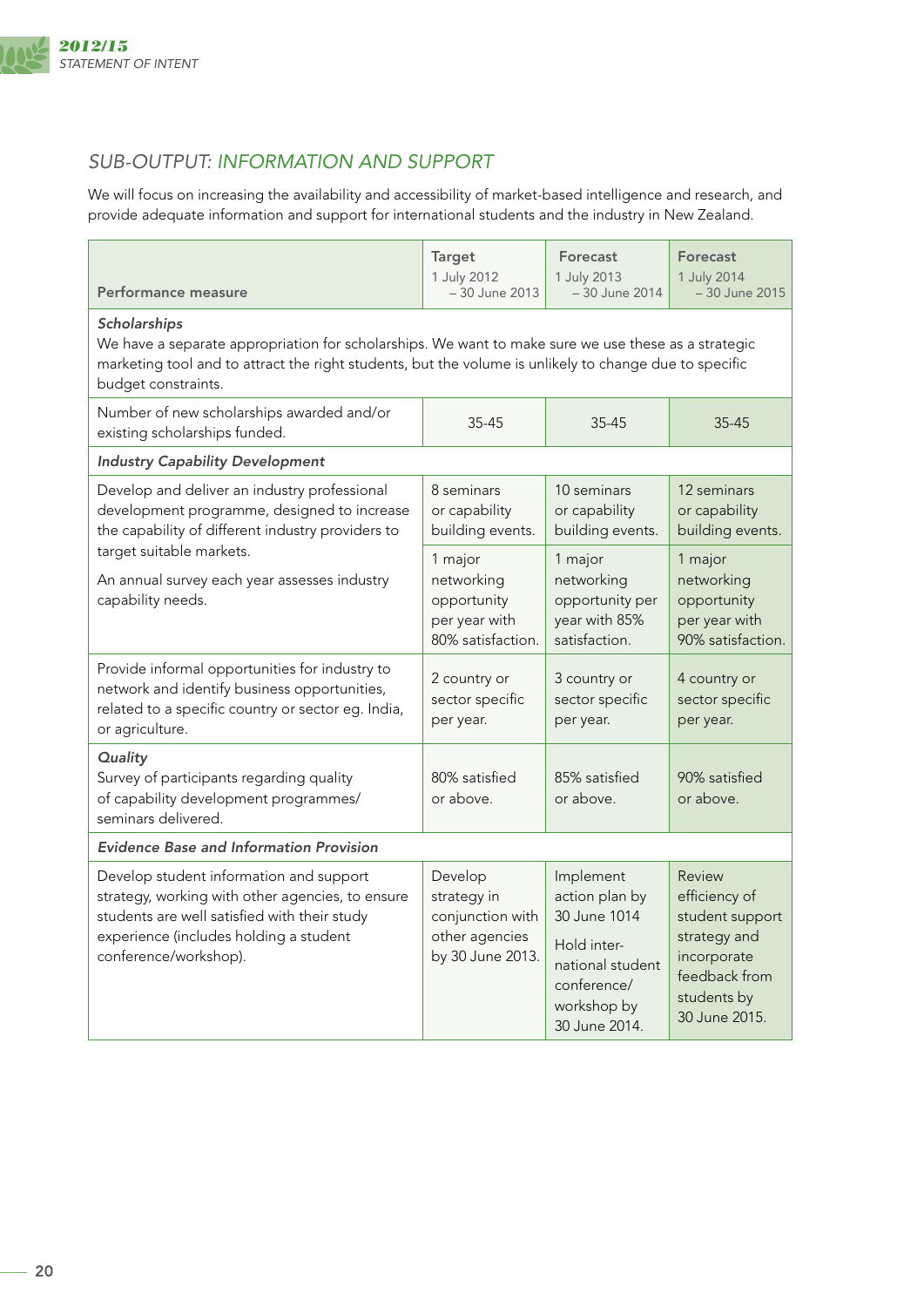# <span id="page-22-0"></span>*PART THREE PROSPECTIVE FINANCIAL STATEMENTS*

# *FINANCIAL STRATEGY*

A financial strategy is an integral part of our overall organisational strategy. Prudent financial management practices are being developed and include the following key elements:

- An established financial management framework to break even on operating expenses over a three year period
- • A robust capital expenditure management framework including planning, budgeting, reporting, appraisal and monitoring process to maintain sustainable equity ratios, adequate working capital requirements and an acceptable rate of return on capital projects
- A robust budgeting process with regular reforecasts three times each year
- A conservative investment strategy for term investments with established financial institutions
- • Established and documented internal controls including policy and procedures, financial delegations and a planned internal audit programme
- • Regular reporting and monitoring requirements including Education New Zealand's Audit and Risk Subcommittee of the Board, the management, the Minister for Tertiary Education, Skills and Employment and cost centre managers

|  | • Shared support services that improve efficiencies and save operating expenses. |  |  |  |  |  |  |
|--|----------------------------------------------------------------------------------|--|--|--|--|--|--|
|--|----------------------------------------------------------------------------------|--|--|--|--|--|--|

| Prospective Statement of Comprehensive Income |                                                             |                     |                            |                            |
|-----------------------------------------------|-------------------------------------------------------------|---------------------|----------------------------|----------------------------|
| \$000                                         | <b>Estimated</b><br>Actual<br>1 Sept 2011 -<br>30 June 2012 | Forecast<br>2012/13 | <b>Forecast</b><br>2013/14 | <b>Forecast</b><br>2014/15 |
| Revenue                                       |                                                             |                     |                            |                            |
| Revenue from the Crown - Operating            | 14,223                                                      | 21,622              | 21,622                     | 21,122                     |
| Revenue from the Crown - Scholarships         | 1,333                                                       | 800                 | 800                        | 800                        |
| Revenue - Third Party                         | 1,400                                                       | 900                 | 900                        | 900                        |
| Sundry Revenue - incl interest                | 60                                                          | 70                  | 70                         | 70                         |
| <b>Total Revenue</b>                          | 17,016                                                      | 23,392              | 23,392                     | 22,892                     |
| Expenditure                                   |                                                             |                     |                            |                            |
| Personnel                                     | 4,160                                                       | 5,800               | 5,800                      | 5,800                      |
| Other Expenditure                             | 8,420                                                       | 19,754              | 16,754                     | 16,254                     |
| Depreciation                                  | 38                                                          | 38                  | 38                         | 38                         |
| Scholarship Expenses                          | 1,398                                                       | 800                 | 800                        | 800                        |
| <b>Total Expenditure</b>                      | 14,016                                                      | 26,392              | 23,392                     | 22,892                     |
| Net Surplus/(Deficit)                         | 3,000                                                       | (3,000)             |                            |                            |

Notes:

Education New Zealand was established on 1 September 2011, therefore the Estimated Actual financial forecasts in the first column of the Statement of Comprehensive Income are for a period of 10 months. The forecasts for 2012/13-2014/15 inclusive are for full years.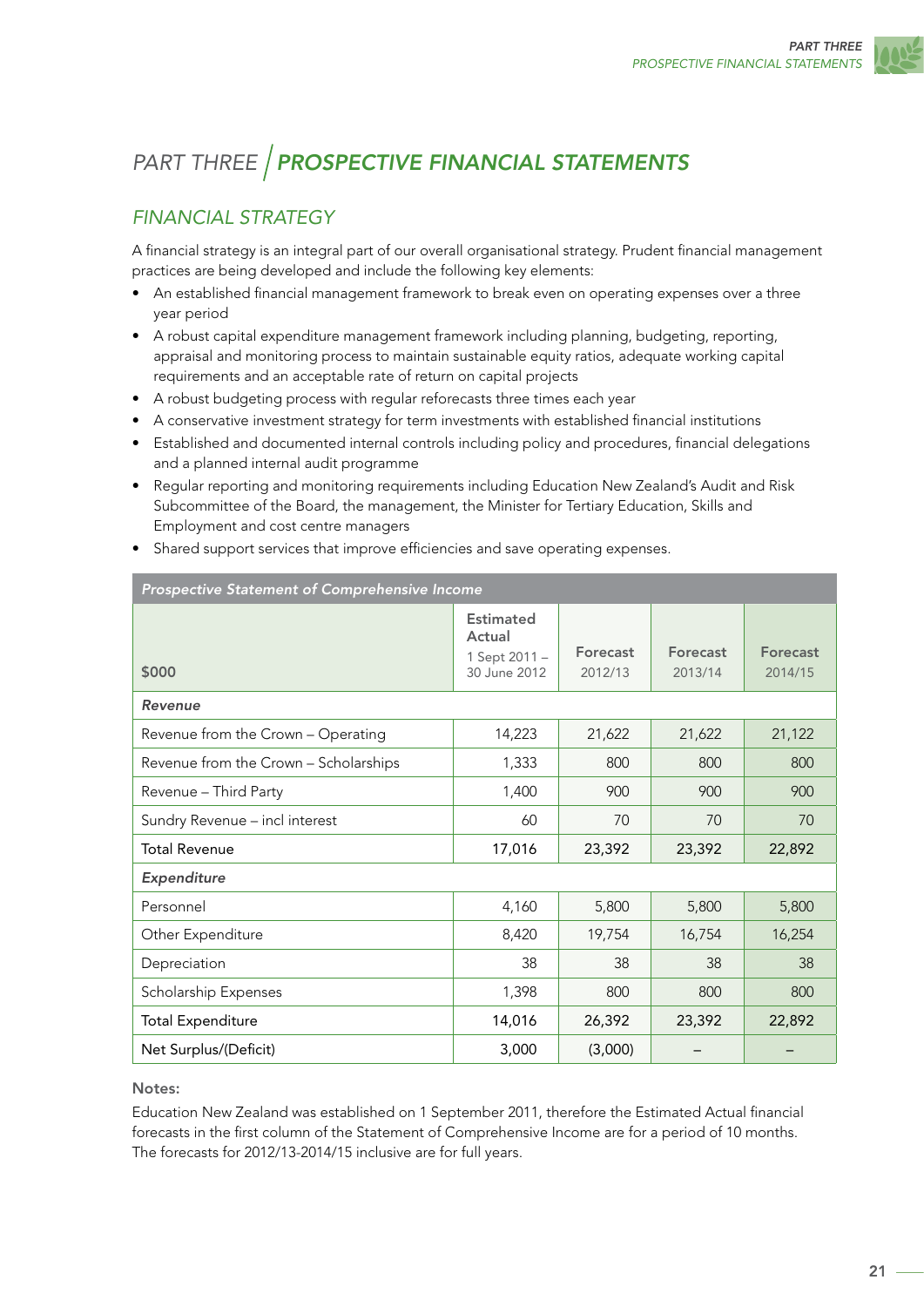

Education New Zealand was originally appropriated \$18.223m of Crown funding for operating purposes for the 10 months ended 30 June 2012 only. \$4.000m was subsequently transferred from that period to 2012/13–2014/15 for the Christchurch recovery. The revised timing is reflected in the Statement of Comprehensive Income.

The net deficit forecast in the 2012/13 financial year is based on the assumption that the cost of some initiatives planned for the 2011/12 financial year will be completed during the first half of the 2012/13 financial year.

| <b>Prospective Statement of Movements in Equity</b>  |                                        |                             |                             |                             |
|------------------------------------------------------|----------------------------------------|-----------------------------|-----------------------------|-----------------------------|
|                                                      | <b>Estimated</b><br>Actual<br>Position | Forecast                    | Forecast                    | Forecast                    |
| \$000                                                | Period Ending<br>30 June 2012          | Year Ending<br>30 June 2013 | Year Ending<br>30 June 2014 | Year Ending<br>30 June 2015 |
| <b>Equity</b>                                        |                                        |                             |                             |                             |
| Equity as at 1 July                                  |                                        | 5,500                       | 2,500                       | 2,500                       |
| Funds introduced by ENZ Trust on<br>1 September 2011 | 2,500                                  |                             |                             |                             |
| Net Surplus/(Deficit)                                | 3,000                                  | (3,000)                     |                             |                             |
| Equity as at 30 June                                 | 5,500                                  | 2,500                       | 2,500                       | 2,500                       |

Note:

Funds introduced by the ENZ Trust on 1 September 2011 are based on the interim transfer of cash from the ENZ Trust to Education New Zealand. The final amount of the transfer will be subject to the completion of audited financial statements of the ENZ Trust by 30 June 2012. As a consequence, the equity, assets and liabilities for 2011/12 and future years may vary accordingly from those forecast in these financial statements.

| <b>Prospective Statement of Financial Position</b> |                                            |                    |                                    |                    |  |
|----------------------------------------------------|--------------------------------------------|--------------------|------------------------------------|--------------------|--|
|                                                    | <b>Estimated</b><br><b>Actual Position</b> |                    | <b>Forecast Financial Position</b> |                    |  |
| \$000                                              | As at 30 June 2012                         | As at 30 June 2013 | As at 30 June 2014                 | As at 30 June 2015 |  |
| <b>Assets</b>                                      |                                            |                    |                                    |                    |  |
| <b>Current Assets</b>                              | 7,380                                      | 3,380              | 3,380                              | 3,380              |  |
| Fixed Assets                                       | 120                                        | 120                | 120                                | 120                |  |
| <b>Total Assets</b>                                | 7,500                                      | 3,500              | 3,500                              | 3,500              |  |
| <b>Liabilities</b>                                 |                                            |                    |                                    |                    |  |
| <b>Current Liabilities</b>                         | 2,000                                      | 1,000              | 1,000                              | 1,000              |  |
| <b>Total Liabilities</b>                           | 2,000                                      | 1,000              | 1,000                              | 1,000              |  |
| <b>Net Assets</b>                                  | 5,500                                      | 2,500              | 2,500                              | 2,500              |  |
| Equity                                             | 5,500                                      | 2,500              | 2,500                              | 2,500              |  |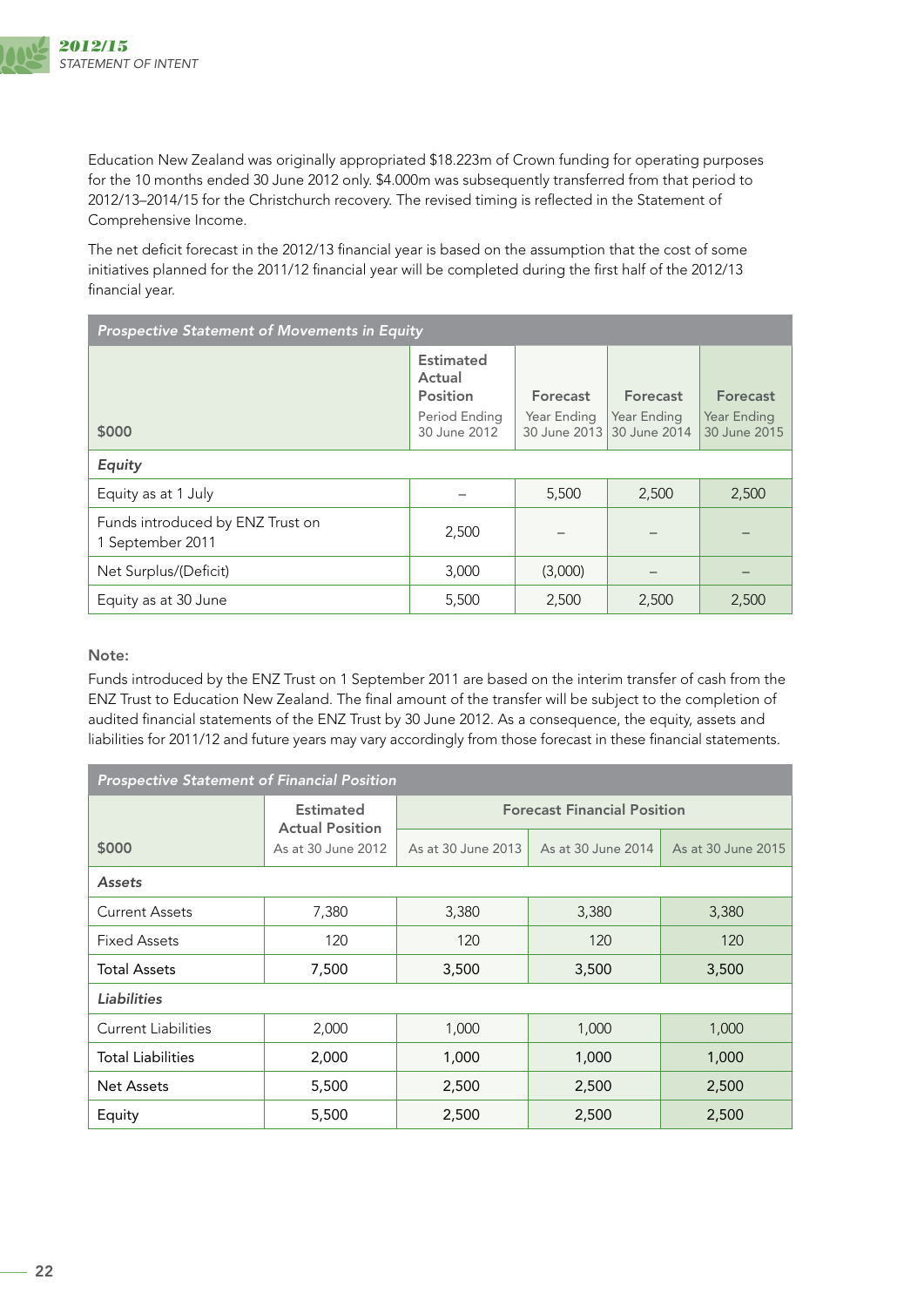<span id="page-24-0"></span>

| <b>Prospective Statement of Cash Flows</b> |                                                           |                     |                            |                            |  |
|--------------------------------------------|-----------------------------------------------------------|---------------------|----------------------------|----------------------------|--|
| \$000                                      | <b>Estimated Actual</b><br>1 Sept 2011<br>$-30$ June 2012 | Forecast<br>2012/13 | <b>Forecast</b><br>2013/14 | <b>Forecast</b><br>2014/15 |  |
| <b>Net Cash Flows from:</b>                |                                                           |                     |                            |                            |  |
| <b>Operating Activities</b>                | 3,158                                                     | (2,962)             | 38                         | 38                         |  |
| <b>Investing Activities</b>                | (158)                                                     | (38)                | (38)                       | (38)                       |  |
| <b>Financing Activities</b>                | 2,500                                                     |                     |                            |                            |  |
| Net Increase/(Decrease) in cash held       | 5,500                                                     | (3,000)             |                            |                            |  |
| Add Cash at start of period                |                                                           | 5,500               | 2,500                      | 2,500                      |  |
| Balance at the end of the period           | 5,500                                                     | 2,500               | 2,500                      | 2,500                      |  |

# *Capital Intentions*

Education New Zealand is forecasting to purchase office equipment and information technology items during the period covered by this Statement of Intent.

# *NOTES TO THE PROSPECTIVE FINANCIAL STATEMENTS*

The prospective financial statements are based on policies and approvals in place as at 20 June 2012 and are GST exclusive. The forecast for 2012/13 is prepared under the Generally Accepted Accounting Practice (NZGAAP). Actual results may vary from the information presented here, and the variations may be material.

The prospective financial statements set out Education New Zealand's activities and planned performance. Use of this information for other purposes may not be appropriate.

These prospective financial statements have been prepared on the basis of assumptions as to future events that Education New Zealand reasonably expects to occur, associated with the actions that Education New Zealand reasonably expects to take, as at the date that this information was prepared.

# *STATEMENT OF ACCOUNTING POLICIES*

# *Reporting Entity*

Education New Zealand is a Crown entity as defined by the Crown Entities Act 2004, and was established on 1 September 2011 under the Education Act 1989 (The Education Amendment Act 2011). As such, the Education New Zealand's ultimate parent is the New Zealand Crown. Education New Zealand is funded primarily by government through Vote Tertiary Education.

Education New Zealand's primary objective is to provide public services to the New Zealand public, as opposed to that of making a financial return. Accordingly, Education New Zealand has designated itself as a public benefit entity for the purposes of New Zealand Equivalents to International Financial Reporting Standards (NZIFRS). Education New Zealand is domiciled in New Zealand.

# *Basis of Preparation*

#### Statement of Compliance

These prospective financial statements have been prepared in accordance with the requirements of the Crown Entities Act 2004 and Education Act 1989 (The Education Amendment Act 2011). This includes the requirement to comply with NZGAAP.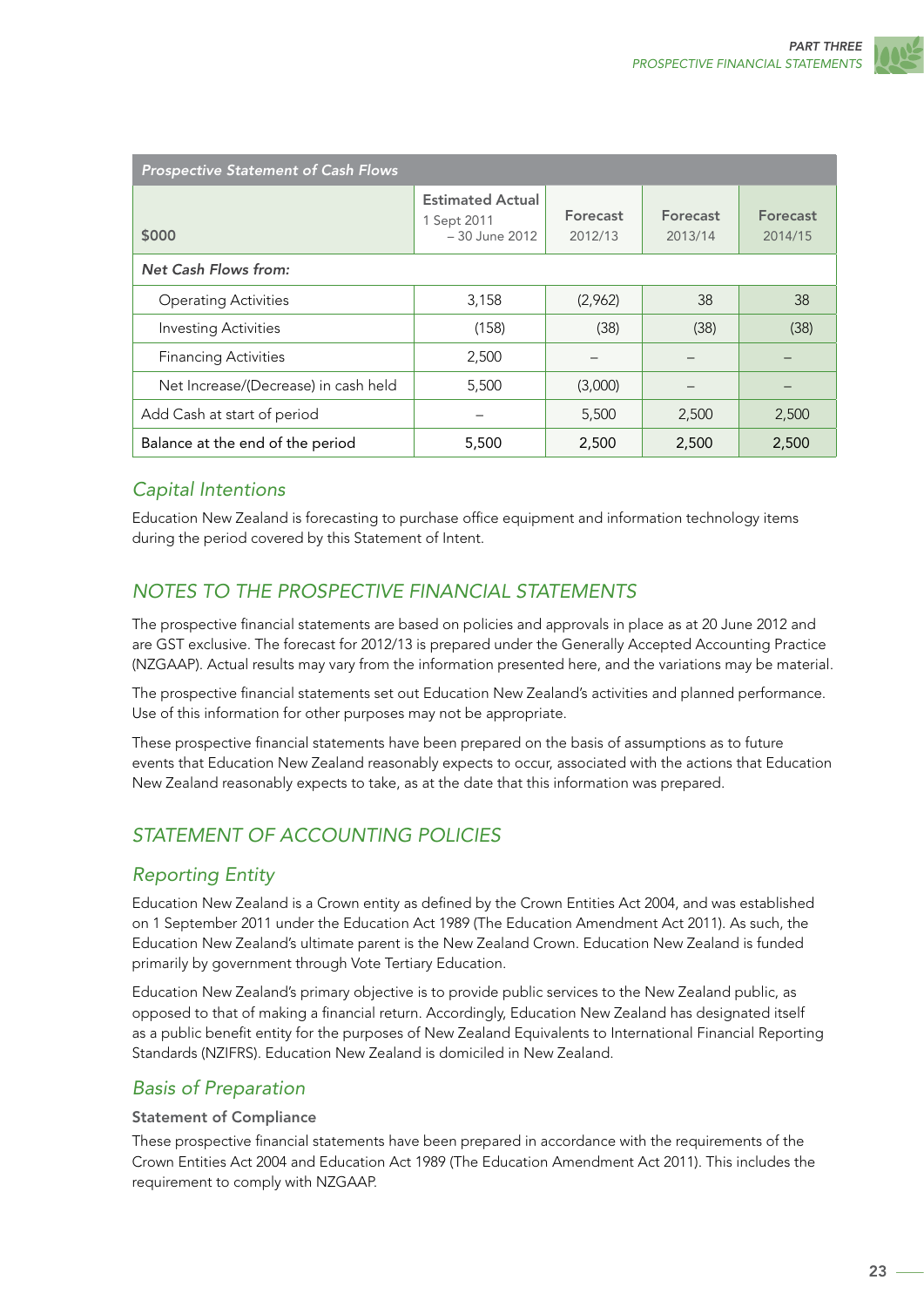

The financial statements comply with NZIFRS, and other applicable Financial Reporting Standards, as appropriate for public benefit entities. This includes New Zealand Reporting Standard No. 42: Prospective Financial Statements (FRS-42)

The prospective financial statements have been prepared for the special purpose of the 2012/13 Statement of Intent of Education New Zealand to the Minister for Tertiary Education, Employment and Skills. They are not prepared for any other purpose and should not be relied upon for any other purpose.

These statements will be used in the Annual Report as the budgeted figures.

The preceding Statement of Intent narrative informs the prospective financial statements and the document should be read as a whole.

The preparation of prospective financial statements in conformity with FRS-42 requires management to make good judgements, estimates and assumptions that affect the application of policies and reported amounts of assets and liabilities, income and expenses. Actual financial results achieved for the period covered are likely to vary from the information presented and the variations may be material.

#### Measurement base

The financial statements have been prepared on a historical cost basis.

#### Functional and presentation currency

The financial statements are presented in New Zealand dollars and all values are rounded to the nearest thousand dollars (\$000), unless otherwise stated. The functional currency of Education New Zealand is New Zealand dollars (NZ\$).

### *Significant Accounting Policies*

The accounting policies outlined below will be applied for the ten-month period to 30 June 2012 when reporting in terms of section 154 of the Crown Entities Act 2004 and will be in a format consistent with generally accepted accounting practices.

The following accounting policies, which significantly affect the measurement of financial performance and of financial position, have been consistently applied.

#### Revenue

Revenue is measured at fair value and is recognised as income when earned and is reported in the financial period to which it relates.

#### Revenue from the Crown

Education New Zealand is primarily funded through revenue received from the Crown, which is restricted in its use for the purpose of Education New Zealand meeting its objectives as specified in this Statement of Intent. Revenue from the Crown is recognised as revenue when earned and is reported in the financial period to which it relates.

#### **Interest**

Interest income is recognised using the effective interest method.

#### Rental income

Lease receipts under an operating sub-lease are recognised as revenue on a straight-line basis over the lease term.

#### Operating leases

Leases that do not transfer substantially all the risks and rewards incidental to ownership of an asset to Education New Zealand are classified as operating leases. Lease payments under an operating lease are recognised as an expense on a straight-line basis over the term of the lease in the prospective statement of comprehensive income.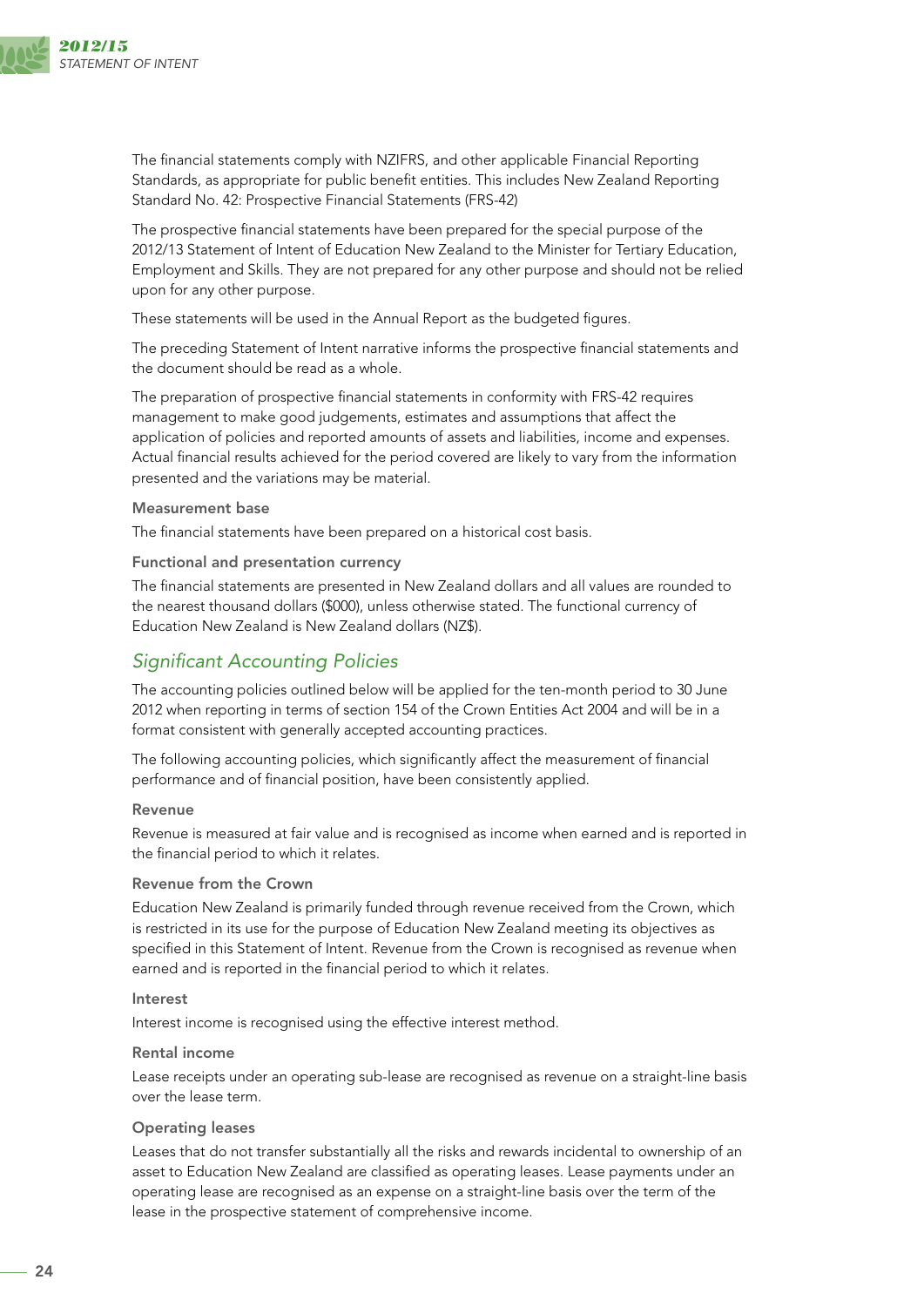#### Cash and cash equivalents

Cash and cash equivalents include cash on hand, deposits held on call with banks and other short-term, highly liquid investments, with original maturities of three months or less.

#### Debtors and other receivables

Debtors and other receivables are measured at fair value, less any provision for impairment.

#### Bank deposits

Investments in bank deposits are initially measured at fair value plus transaction costs. After initial recognition, investments in bank deposits are measured at amortised cost using the effective interest method.

#### Inventories

Inventories held for distribution are measured at cost (calculated using the First In First Out basis), adjusted, when applicable, for any loss of service potential. The loss of service potential of inventory held for distribution is determined on the basis of obsolescence. Where inventories are acquired at no cost or for nominal consideration the cost is the current replacement cost at the date of acquisition.

#### Property, plant and equipment

Property, plant and equipment asset classes consist of building fit out, computers, furniture and fittings, office equipment and motor vehicles.

Property, plant and equipment are shown at cost, less any accumulated depreciation and impairment losses.

The cost of an item of property, plant and equipment is recognised as an asset only when it is probable that future economic benefits or service potential associated with the item will flow to Education New Zealand and the cost of the item can be measured reliably.

Gains and losses on disposals are determined by comparing the proceeds with the carrying amount of the asset. Gains and losses on disposals are included in the prospective statement of comprehensive income.

Costs incurred subsequent to initial acquisition are capitalised only when it is probable that future economic benefits or service potential associated with the item will flow to Education New Zealand and the cost of the item can be measured reliably.

The costs of day-to-day servicing of property, plant and equipment are recognised in the statement of comprehensive income as they are incurred.

#### Depreciation

Depreciation is provided using the straight line basis at rates that will write off the cost (or valuation) of the assets to their estimated residual values over their useful lives. The useful lives and associated depreciation rates of major classes of assets have been estimated as follows:

| Building fit out       | 10 years | 10% straight line (SL) |
|------------------------|----------|------------------------|
| Computers              | 5 years  | 20% SL                 |
| Office equipment       | 5 years  | 20% SL                 |
| Furniture and fittings | 5 years  | 20% SL                 |
| Motor Vehicles         | 4 years  | 25% SL                 |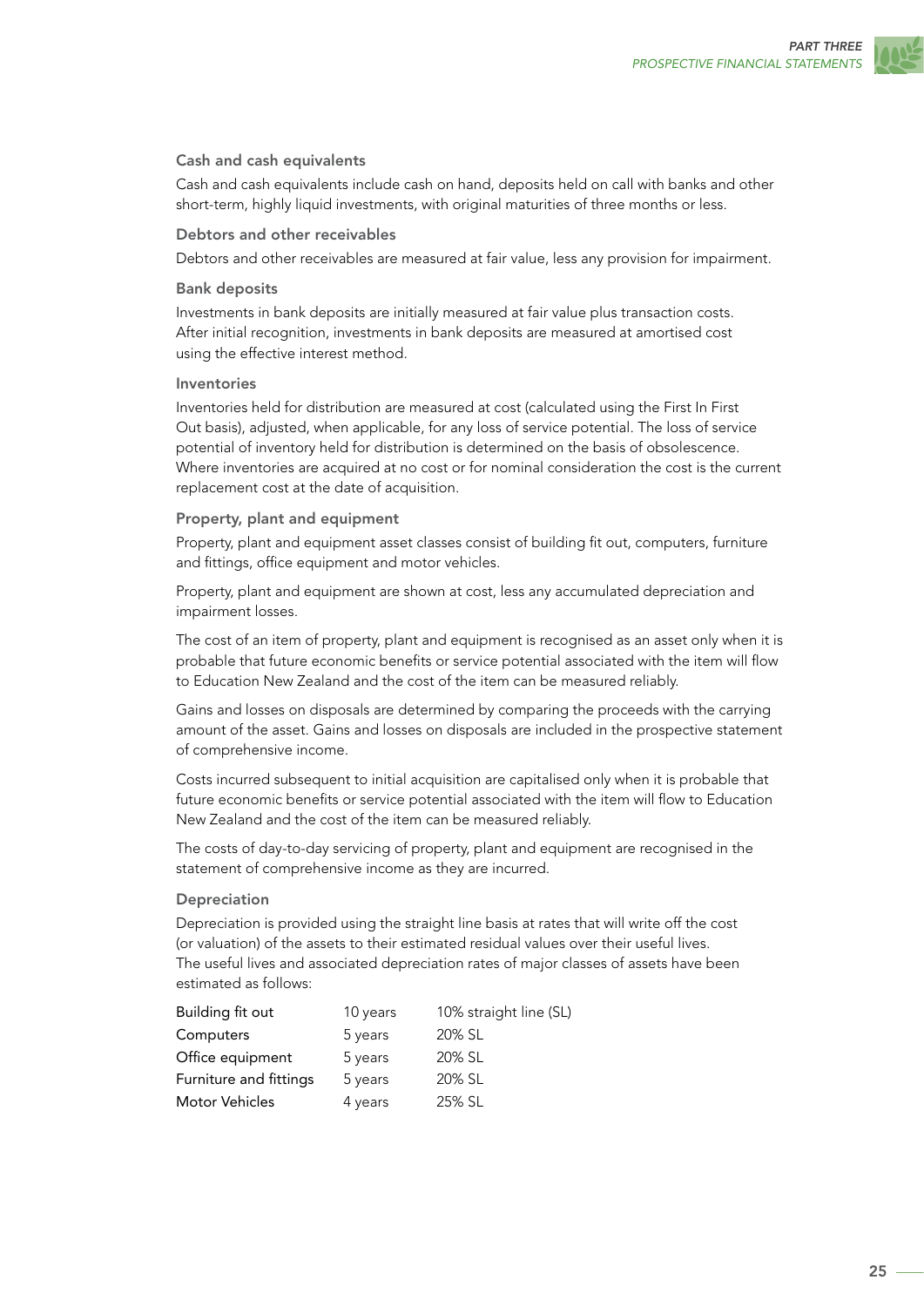

#### *Intangible assets:*

#### Software acquisition

Acquired computer software licenses are capitalised on the basis of the costs incurred to acquire and bring to use the specific software. Costs associated with maintaining computer software are recognised as an expense when incurred.

Costs associated with the development and maintenance of Education New Zealand websites are recognised as an expense when incurred.

#### Amortisation

Amortisation begins when the asset is available for use and ceases at the date that the asset is de-recognised. The amortisation charge for each period is recognised in the prospective statement of comprehensive income.

The useful lives and associated amortisation rates of major classes of intangible assets have been estimated as follows:

Acquired computer software 3 years 33% SL

#### Impairment of non-financial assets

Property, plant and equipment and intangible assets that have a finite useful life are reviewed for impairment whenever events or changes in circumstances indicate that the carrying amount may not be recoverable. An impairment loss is recognised for the amount by which the asset's carrying amount exceeds its recoverable amount. The recoverable amount is the higher of an asset's fair value less costs to sell and value in use.

#### Creditors and other payables

Creditors and other payables are initially measured at fair value and subsequently measured at amortised cost using the effective interest method.

#### Employee entitlements

Employee entitlements that Education New Zealand expects to be settled within 12 months of balance date are measured at undiscounted nominal values based on accrued entitlements at current rates of pay.

These include salaries and wages accrued up to balance date, annual leave earned, but not yet taken at balance date, and sick leave. For some offshore staff this also includes accruals for severance payments as provided by local legislation.

Education New Zealand recognises a liability for sick leave to the extent that compensated absences in the coming year are expected to be greater than the sick leave entitlements earned in the coming year. The amount is calculated based on the unused sick leave entitlement that can be carried forward at balance date; to the extent Education New Zealand anticipates it will be used by staff to cover those future absences.

Education New Zealand recognises a liability and an expense for bonuses where it is contractually obliged to pay them, or where there is a past practice that has created a constructive obligation.

#### Goods and Services Tax (GST)

All items in the financial statements are presented exclusive of GST, except for receivables and payables, which are presented on a GST inclusive basis. Where GST is not recoverable as input tax then it is recognised as part of the related asset or expense.

The net amount of GST recoverable from, or payable to, the Inland Revenue Department (IRD) is included as part of receivables or payables in the statement of financial position.

The net GST paid to, or received from, the IRD (including the GST relating to investing and financing activities), is classified as an operating cash flow in the statement of cash flows.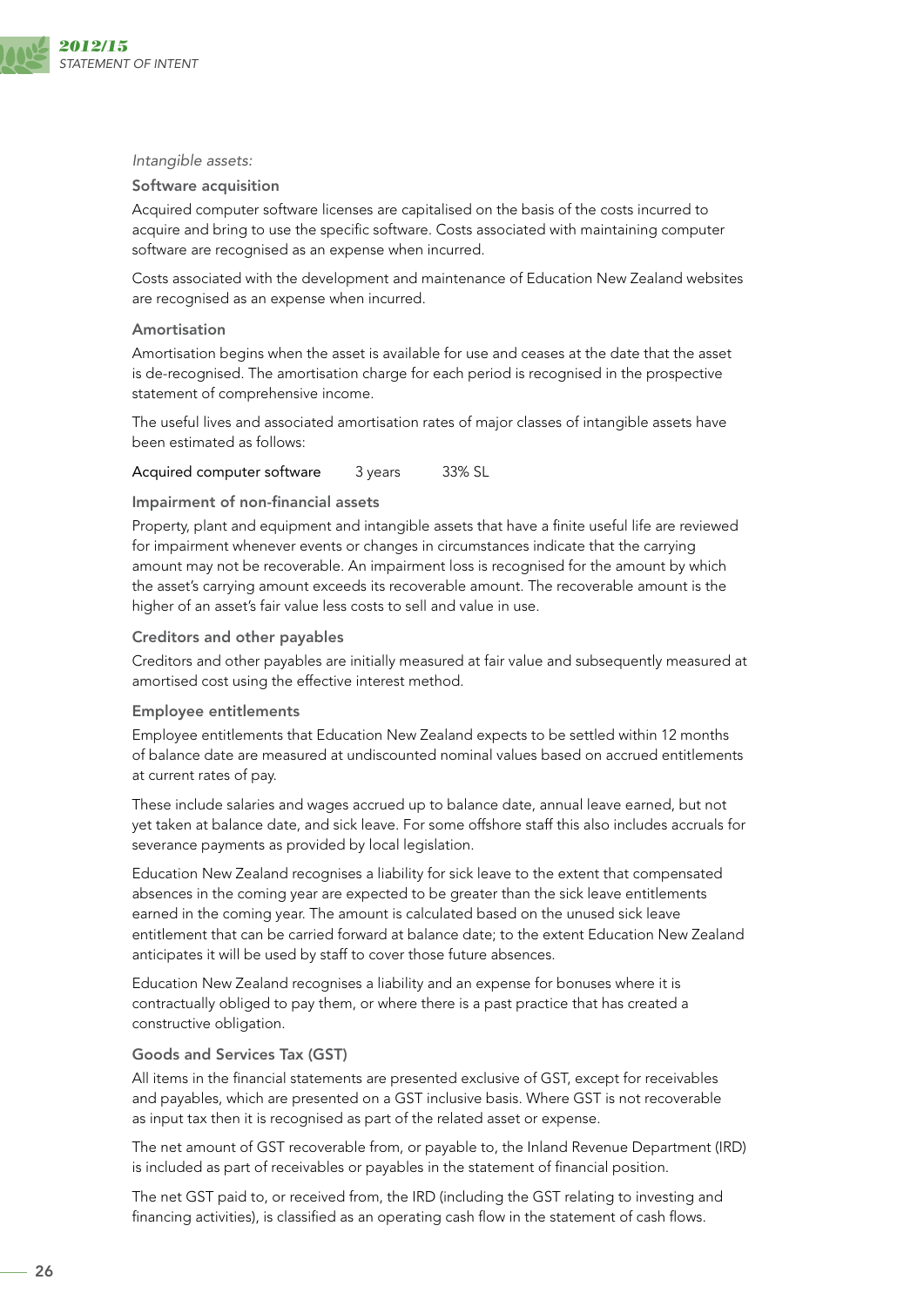#### Income Tax

Education New Zealand is a public authority and consequently is exempt from the payment of income tax. Accordingly, no charge for income tax has been provided for.

#### Output costs

The output costs, as reported in the statement of objectives and service performance, report the cost of services for the outputs of Education New Zealand and represent the costs of providing the output.

#### Cost allocation

Education New Zealand has derived the net cost of service for each significant activity of Education New Zealand using the cost allocation system outlined below.

#### Cost allocation policy

Direct costs are charged directly to significant activities. Indirect costs are charged to significant activities based on the pro-rata costs of the activities.

#### Criteria for direct and indirect costs

"Direct costs" are those costs directly attributable to a significant activity.

"Indirect costs" are those costs that cannot be identified in an economically feasible manner with a specific significant activity.

#### Cost drivers for allocation of indirect cost

The cost of internal services not directly charged to activities is allocated to significant activities based on the pro-rata costs of the activities.

# *Critical Accounting Estimates and Assumptions*

In preparing these prospective financial statements Education New Zealand has made estimates and assumptions concerning the future. These estimates and assumptions may differ from the subsequent actual results. Estimates and assumptions are continually evaluated and are based on historical experience and other factors, including expectations of future events that are believed reasonable under the circumstances. As Education New Zealand is a new organisation these estimates and assumptions will be reviewed on an ongoing basis.

#### General Assumption – cost levels

These figures have been based on the assumption that interest rates, foreign exchange rates and general cost levels, including payroll costs, will remain at similar levels to those at the time of the Statement of Intent preparation.

Property, plant and equipment useful lives and residual value

At each balance date Education New Zealand reviews the useful lives and residual values of its property, plant and equipment. Assessing the appropriateness of useful life and residual value estimates of property, plant and equipment requires Education New Zealand to consider a number of factors such as the physical condition of the asset, expected period of use of the asset by Education New Zealand, and expected disposal proceeds from the future sale of the asset.

An incorrect estimate of the useful life or residual value will impact the depreciation expense recognised in the statement of comprehensive income, and carrying amount of the asset in the statement of financial position.

Education New Zealand minimises the risk of this estimation uncertainty by:

- • physical inspection of assets
- asset replacement programmes
- review of second-hand market prices for similar assets
- analysis of prior asset sales.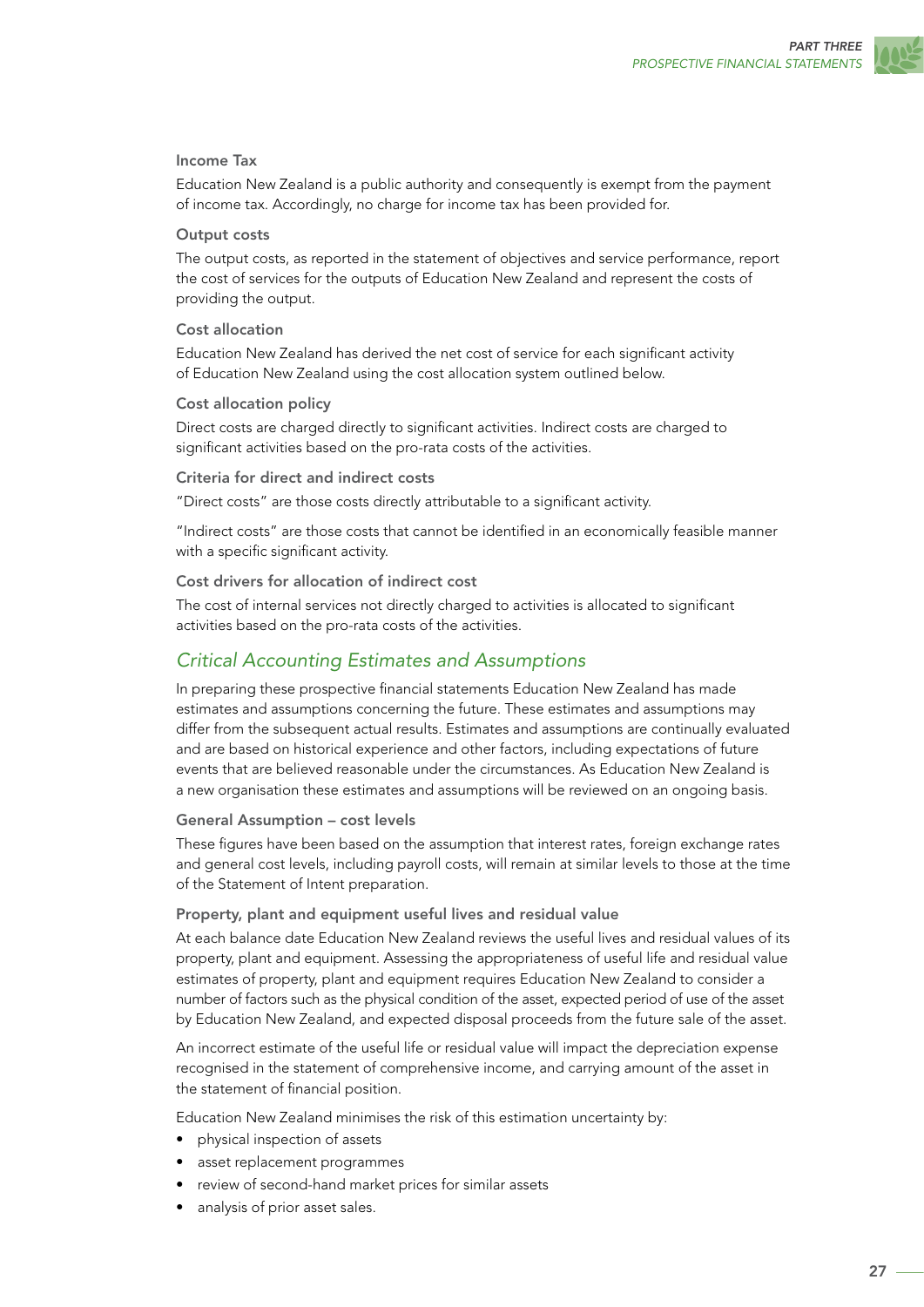

#### Financial instruments

Education New Zealand, as part of its everyday operations, is party to financial instruments that have been recognised in these financial statements. These financial instruments include accounts payable and accounts receivable, cash and short term deposits.

All financial instruments are recognised in the prospective statement of financial position, and revenues and expenses in relation to all financial instruments are recognised in the prospective statement of comprehensive income.

#### Statement of Cash Flows

Cash means cash balances on hand, held in bank accounts, demand deposits and other highly liquid investments in which Education New Zealand invests as part of its day-to-day cash management.

Operating activities include cash received from all income sources of Education New Zealand and records cash payments made for the supply of goods and services.

Investing activities are those activities relating to the acquisition and disposal of non-current assets.

Financing activities comprise the change in equity and debt capital structure of Education New Zealand.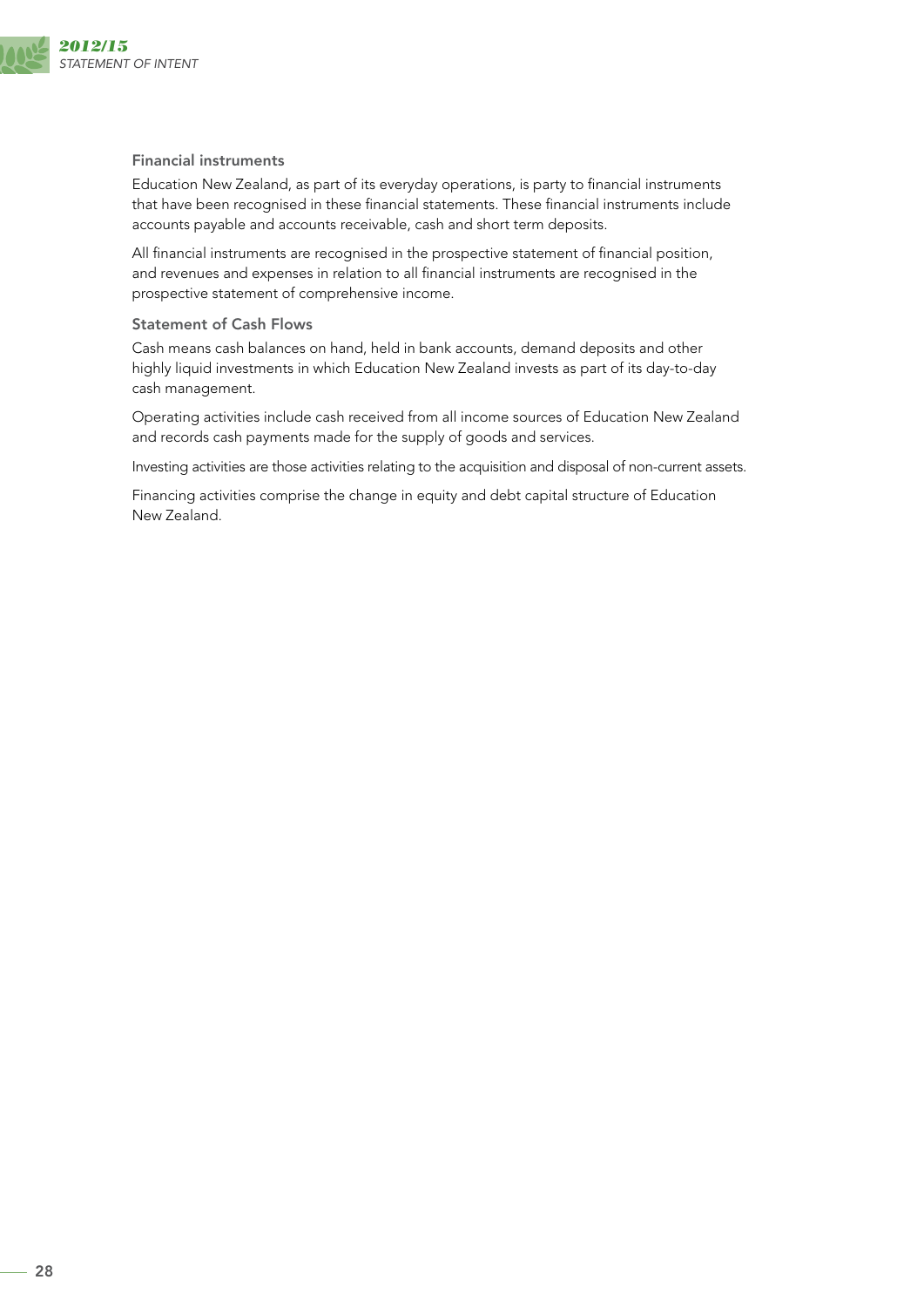

# <span id="page-30-0"></span>*PART FOUR ORGANISATIONAL GOVERNANCE INFORMATION*

# *Board Members*

The Board of Education New Zealand is made up of at least five members and no more than seven members appointed by the Minister under section 28 of the Crown Entities Act 2004.

Board members are:

- Charles Finny (Chair)
- Jenny Alford
- **Neil Barns**
- • Jill Tattersall
- • Elizabeth Valintine

# *Special Advisors to the Board*

The Minister may also appoint as special advisers to the board the Secretary for Education, the Chief Executive of the department responsible for the administration of the Immigration Act 2009, and any other person as the Minister determines.

Special Advisors currently include: the General Manager of Immigration New Zealand, the Secretary of Education, and the Chief Executive of the Ministry of Foreign Affairs and Trade.

# *Stakeholder Advisory Committee*

The Stakeholder Advisory Committee is made up of industry representatives from across the international education industry. Committee members are Professor Sarah Todd, Professor Roy Crawford, Don Campbell, Rob McKay, David Hodge, Mark Flowers, Tim Cullinane, Mark Larson, and Dr Ian Hall.

The Committee will advise the Board on key issues in various parts of the industry and work with the Board on developing strategies to achieve the goals in the Leadership Statement. It is expected that it will be an important means of consulting and communicating with the industry and receiving advice on operational and matters of strategic importance.

# *Audit and Risk Subcommittee*

The members of this Subcommittee are Neil Barns (Convenor), Charles Finny and Jenny Alford.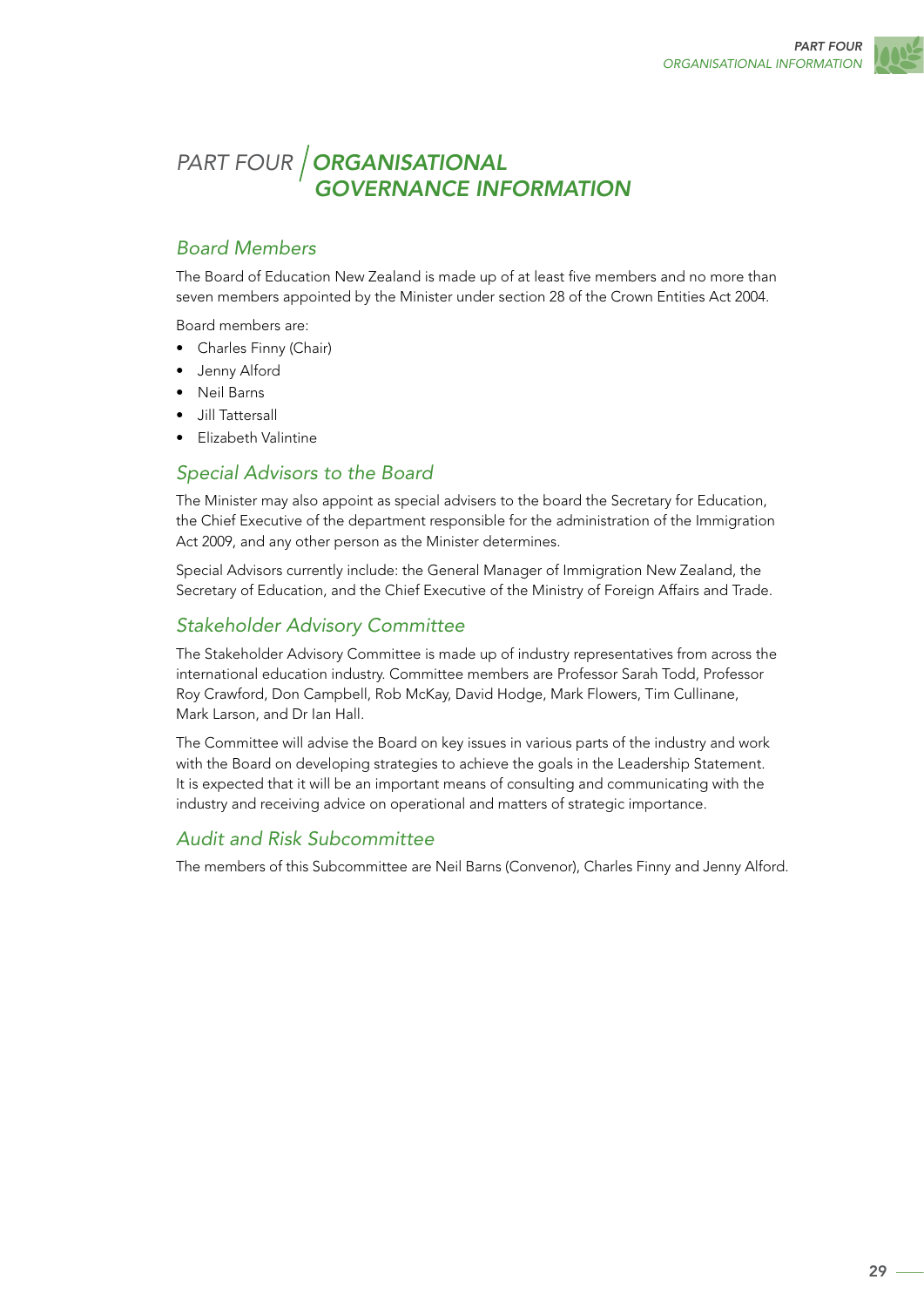# <span id="page-31-0"></span>*APPENDIX ONE THE LEADERSHIP STATEMENT FOR INTERNATIONAL EDUCATION*

# *Vision and Goals*

#### A vision for international education

New Zealand's quality education services are highly sought after internationally, and expand our international social, cultural and economic engagement.

Growing our international education sector requires setting clear goals and objectives against which progress can be measured.

| <b>Goals</b>                                                                                                                                                                                                                                          | <b>Objectives</b>                                                                                                                                                                                                                                                                                                                                                                                                                                                                                        |
|-------------------------------------------------------------------------------------------------------------------------------------------------------------------------------------------------------------------------------------------------------|----------------------------------------------------------------------------------------------------------------------------------------------------------------------------------------------------------------------------------------------------------------------------------------------------------------------------------------------------------------------------------------------------------------------------------------------------------------------------------------------------------|
| 1. New Zealand's education services<br>delivered in New Zealand are highly<br>sought after by international students.                                                                                                                                 | New Zealand will, over the next 15 years,<br>double the annual economic value of these<br>services to \$5 billion, through increasing<br>international enrolments in our tertiary<br>institutions, private providers, and schools.                                                                                                                                                                                                                                                                       |
| New Zealand's education services in<br>2.<br>other countries are highly sought after<br>by students, education providers,<br>businesses and governments overseas.                                                                                     | New Zealand will, over the next 15 years:<br>Develop and sustain mutually beneficial<br>education relationships with key partner<br>countries as a leading part of New<br>Zealand Inc strategies in Asia, the<br>Pacific, the Middle East, Europe and<br>the Americas.<br>Increase annual revenues from providing<br>education services offshore to at least<br>\$0.5 billion.<br>Increase the number of international<br>$\bullet$<br>students enrolled in providers offshore,<br>from 3,000 to 10,000. |
| 3. New Zealand makes the best possible<br>use of its international education<br>expertise to build skills in our work<br>force, to grow research capability<br>and to foster wider economic<br>connections between New Zealand<br>and overseas firms. | New Zealand will, over the next 15 years:<br>Double the number of international<br>postgraduate students (particularly in<br>programmes in addition to those at<br>PhD level), from 10,000 to 20,000.<br>Increase the transition rate from study<br>$\bullet$<br>to residence for international students<br>with bachelors level qualifications<br>and above.<br>Increase New Zealanders' skills and<br>knowledge to operate effectively<br>across cultures.                                             |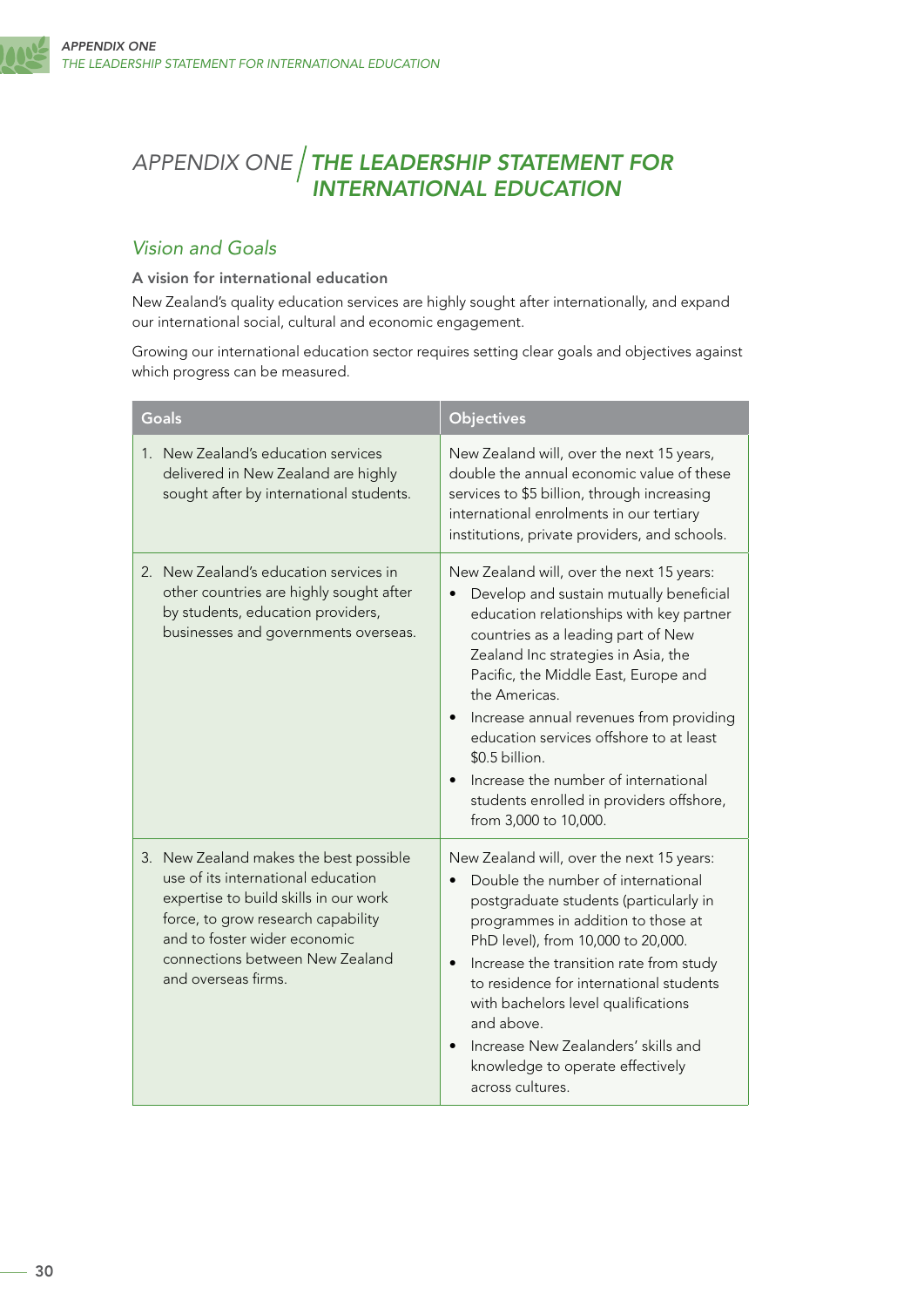<span id="page-32-0"></span>

The functions of Education New Zealand are specified in section 270 of the Education Amendment Act 2011.

Our statutory functions are to:

- deliver strategies, programmes, and activities for promoting, together with providers and other government agencies, New Zealand education overseas
- promote New Zealand as an educational destination for international students
- promote the provision of New Zealand education and training services overseas
- manage, in collaboration with other government agencies, activities undertaken by representatives appointed to act on behalf of the New Zealand Government in relation to international education
- carry out research on international education markets and marketing strategies
- administer any international programmes or activities that are consistent with the Government's policy on international education
- • provide information, advice, and assistance, to providers on strategies to promote industry co-ordination and professional development
- provide information to international students about living and studying in New Zealand
- work with other agencies to ensure that international students are adequately supported while living and studying in New Zealand
- foster collaborative networks with former international students.